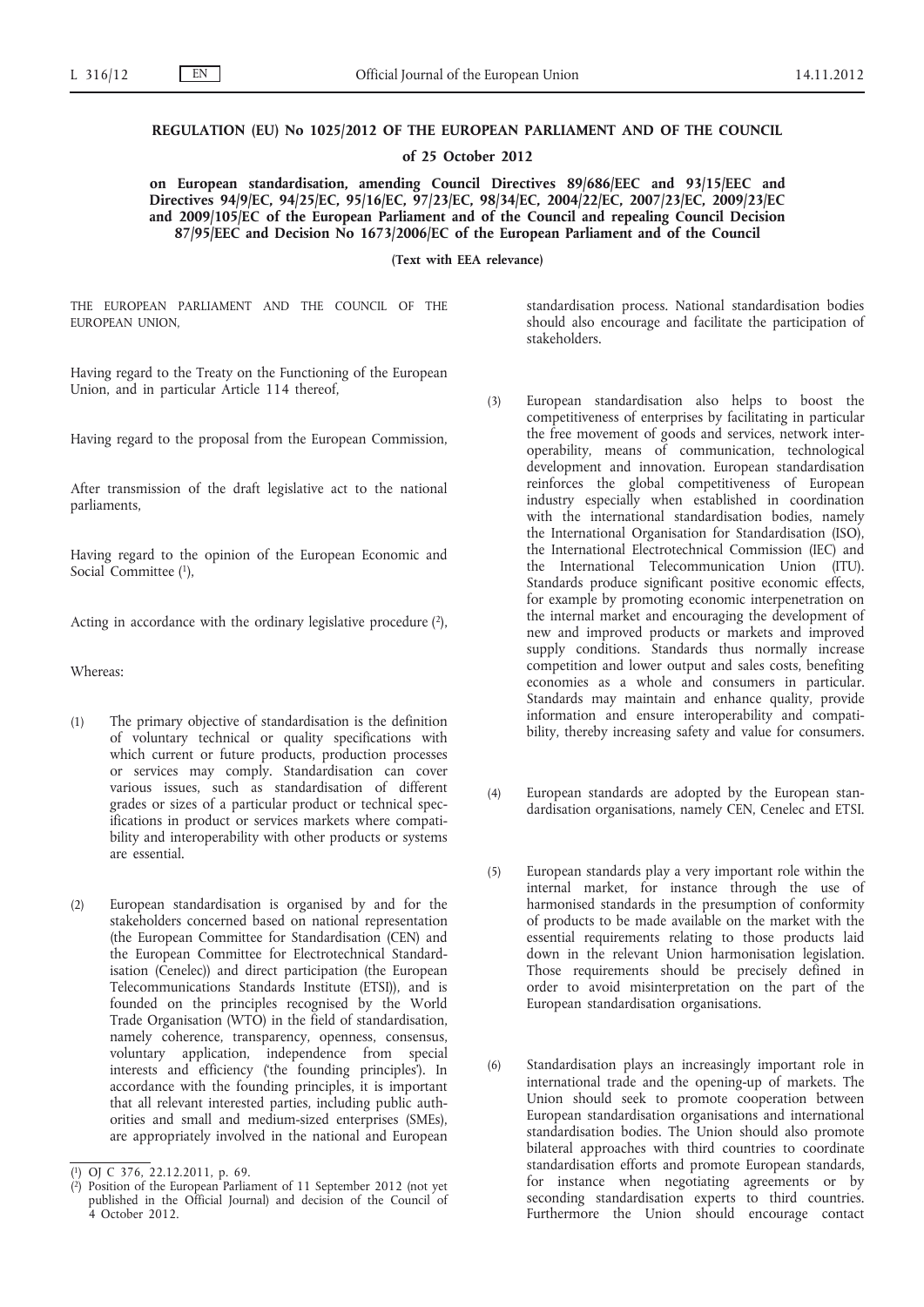between European standardisation organisations and private forums and consortia, while maintaining the primacy of European standardisation.

- (7) European standardisation is governed by a specific legal framework consisting of three different legal acts, namely Directive 98/34/EC of the European Parliament and of the Council of 22 June 1998 laying down a procedure for the provision of information in the field of technical standards and regulations and of rules on Information Society services  $(1)$ , Decision No 1673/2006/EC of the European Parliament and of the Council of 24 October  $200\overline{6}$  on the financing of European standardisation  $(2)$ and Council Decision 87/95/EEC of 22 December 1986 on standardisation in the field of information technology and telecommunications (3). However, the current legal framework is no longer up to date with developments in European standardisation over recent decades. Therefore, the current legal framework should be simplified and adapted in order to cover new aspects of standardisation to reflect those latest developments and future challenges in European standardisation. That relates in particular to the increased development of standards for services and the evolution of standardisation deliverables other than formal standards.
- (8) The European Parliament's Resolution of 21 October 2010 on the future of European standardisation  $(4)$ , as well as the report of the Expert Panel for the Review of the European Standardization System (Express) of February 2010 entitled 'Standardization for a competitive and innovative Europe: a vision for 2020', have set out an important number of strategic recommendations regarding the review of the European standardisation system.
- (9) In order to ensure the effectiveness of standards and standardisation as policy tools for the Union, it is necessary to have an effective and efficient standardisation system which provides a flexible and transparent platform for consensus building between all participants and which is financially viable.
- (10) Directive 2006/123/EC of the European Parliament and of the Council of 12 December 2006 on services in the internal market (5) establishes general provisions facilitating the exercise of the freedom of establishment for service providers and the free movement of services, while maintaining a high quality of services. It obliges the Member States to encourage, in cooperation with the Commission, the development of voluntary European standards with the aim of facilitating compatibility between services supplied by providers in different
- ( 1) OJ L 204, 21.7.1998, p. 37.

- ( 3) OJ L 36, 7.2.1987, p. 31.
- ( 4) OJ C 70 E, 8.3.2012, p. 56.
- ( 5) OJ L 376, 27.12.2006, p. 36. (6) OJ L 255, 30.9.2005, p. 22.

Member States, the provision of information to the recipient and the quality of service provision. However, Directive 98/34/EC only applies to standards for products while standards for services are not expressly covered by it. Furthermore, the delineation between services and goods is becoming less relevant in the reality of the internal market. In practice, it is not always possible to clearly distinguish standards for products from standards for services. Many standards for products have a service component while standards for services often also partly relate to products. Thus, it is necessary to adapt the current legal framework to these new circumstances by extending its scope to standards for services.

- (11) Like other standards, standards for services are voluntary and should be market-driven, whereby the needs of the economic operators and stakeholders directly or indirectly affected by such standards prevail, and should take into account the public interest and be based on the founding principles, including consensus. They should primarily focus on services linked to products and processes.
- (12) The legal framework allowing the Commission to request one or several European standardisation organisations to draft a European standard or European standardisation deliverable for services should be applied while fully respecting the distribution of competences between the Union and the Member States as laid down in the Treaties. This concerns in particular Articles 14, 151, 152, 153, 165, 166 and 168 of the Treaty on the Functioning of the European Union (TFEU) and Protocol (No 26) on Services of General Interest annexed to the Treaty on European Union (TEU) and to the TFEU in accordance with which it remains the exclusive competence of the Member States to define the fundamental principles of their social security, vocational training and health systems and to shape the framework conditions for the management, financing, organisation and delivery of the services supplied within those systems, including without prejudice to Article 168(4) TFEU and to Directive 2005/36/EC of the European Parliament and of the Council of 7 September 2005 on the recognition of professional qualifications (6) - the definition of requirements, quality and safety standards applicable to them. The Commission should not, by means of such a request, affect the right to negotiate, conclude and enforce collective agreements and to take industrial action in accordance with national law and practices which respect Union law.
- (13) The European standardisation organisations are subject to competition law to the extent that they can be considered to be an undertaking or an association of undertakings within the meaning of Articles 101 and 102 TFEU.

<sup>(</sup> 2) OJ L 315, 15.11.2006, p. 9.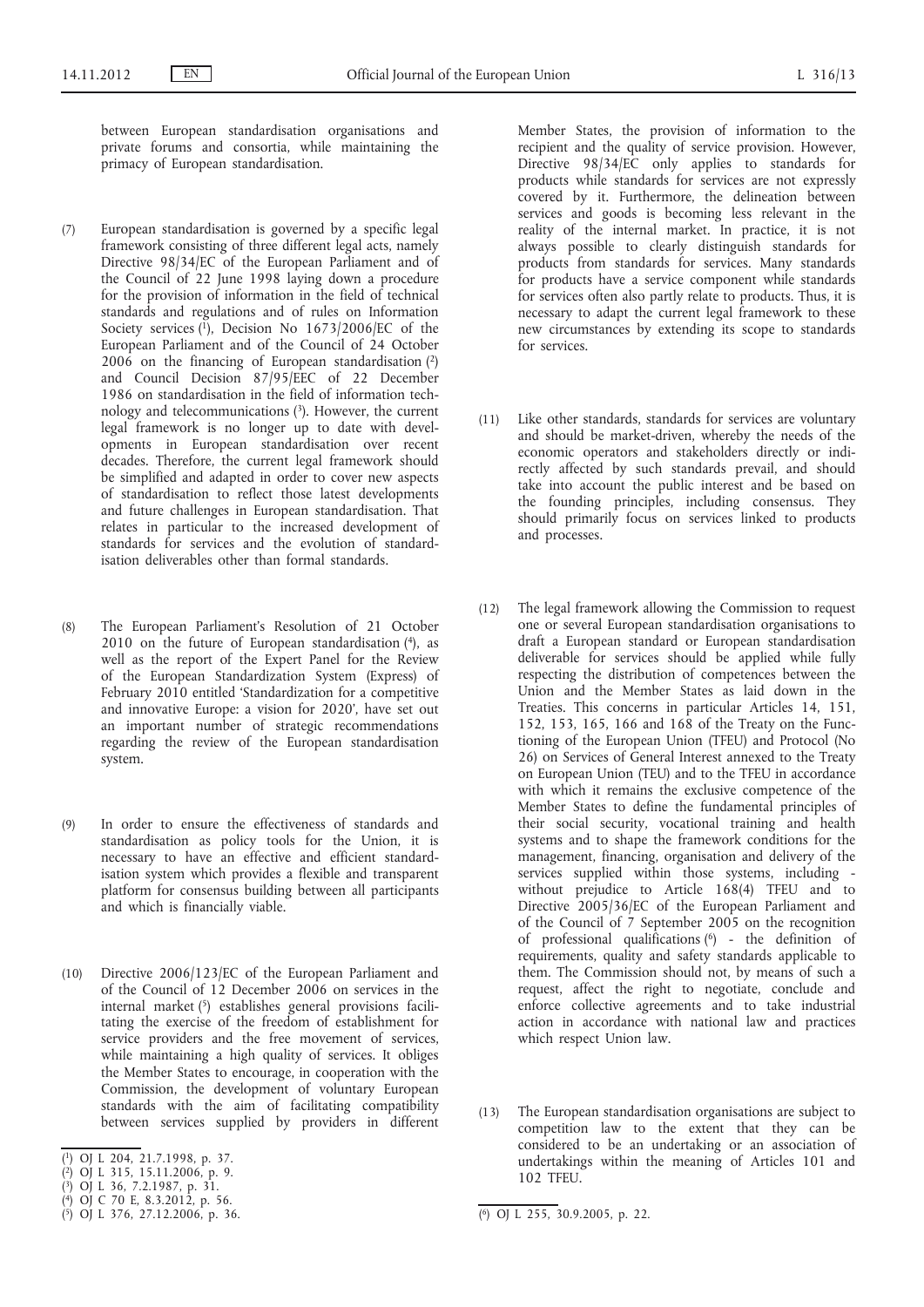- (14) Within the Union, national standards are adopted by national standardisation bodies which could lead to conflicting standards and technical impediments in the internal market. Therefore, it is necessary for the internal market and for the effectiveness of standardisation within the Union to confirm the existing regular exchange of information between the national standardisation bodies, the European standardisation organisations and the Commission, about their current and future standardisation activities as well as the standstill principle applicable to the national standardisation bodies within the framework of the European standardisation organisations which provides for the withdrawal of national standards after the publication of a new European standard. The national standardisation bodies and European standardisation organisations should also observe the provisions on exchange of information in Annex 3 to the Agreement on Technical Barriers to Trade  $(1)$ .
- (15) The Member States' obligation to notify the Commission of their national standardisation bodies should not require the adoption of a specific national legislation for the purposes of recognition of those bodies.
- (16) The regular exchange of information between the national standardisation bodies, the European standardisation organisations and the Commission should not prevent national standardisation bodies from complying with other obligations and commitments, and in particular with Annex 3 to the Agreement on Technical Barriers to Trade.
- (17) The representation of societal interests and societal stakeholders in European standardisation activities refers to the activities of organisations and parties representing interests of greater societal relevance, for instance environmental, consumer interests or employee interests. However, the representation of social interests and social stakeholders in European standardisation activities refers particularly to the activities of organisations and parties representing employees and workers' basic rights, for instance trade unions.
- (18) In order to speed up the decision-making process, national standardisation bodies and European standardisation organisations should facilitate accessible information on their activities through the promotion of the use of information and communication technologies (ICT) in their respective standardisation systems, for example by providing to all relevant stakeholders an easy-to-use online consultation mechanism for the submission of comments on draft standards and by organising virtual meetings, including by means of web conferencing or video conferencing, of technical committees.
- (19) Standards can contribute to helping Union policy address the major societal challenges such as climate change, sustainable resource use, innovation, ageing population, integration of people with disabilities, consumer protection, workers' safety and working conditions. By driving the development of European or international standards for goods and technologies in the expanding markets in those areas, the Union could create a competitive advantage for its enterprises and facilitate trade, in particular for SMEs, which account for a large part of European enterprises.
- (20) Standards are important tools for the competitiveness of undertakings and especially SMEs, whose participation in the standardisation process is important for technological progress in the Union. Therefore it is necessary that the standardisation framework encourage SMEs to actively participate in and provide their innovative technology solutions to standardisation efforts. This includes improving their participation at national level where they can be more effective due to lower costs and lack of linguistic barriers. Consequently this Regulation should improve representation and participation of SMEs in both national and European technical committees and should facilitate their effective access to and awareness of standards.
- (21) European standards are of vital interest for the competitiveness of SMEs which, however, are in some cases under-represented in European standardisation activities. Thus, this Regulation should encourage and facilitate appropriate representation and participation of SMEs in the European standardisation process by an entity that is effectively in contact with, and duly representative of, SMEs and organisations representing SMEs at national level.
- (22) Standards can have a broad impact on society, in particular on the safety and well-being of citizens, the efficiency of networks, the environment, workers' safety and working conditions, accessibility and other public policy fields. Therefore, it is necessary to ensure that the role and the input of societal stakeholders in the development of standards are strengthened, through the reinforced support of organisations representing consumers and environmental and social interests.
- (23) The obligation of the European standardisation organisations to encourage and facilitate representation and effective participation of all relevant stakeholders does not entail any voting rights for these stakeholders unless such voting rights are prescribed by the internal rules of procedure of the European standardisation organisations.

<sup>(</sup> 1) Approved by Council Decision 94/800/EC of 22 December 1994 concerning the conclusion on behalf of the European Community, as regards matters within its competence, of the agreements reached in the Uruguay Round multilateral negotiations (1986-1994) (OJ L 336, 23.12.1994, p. 1).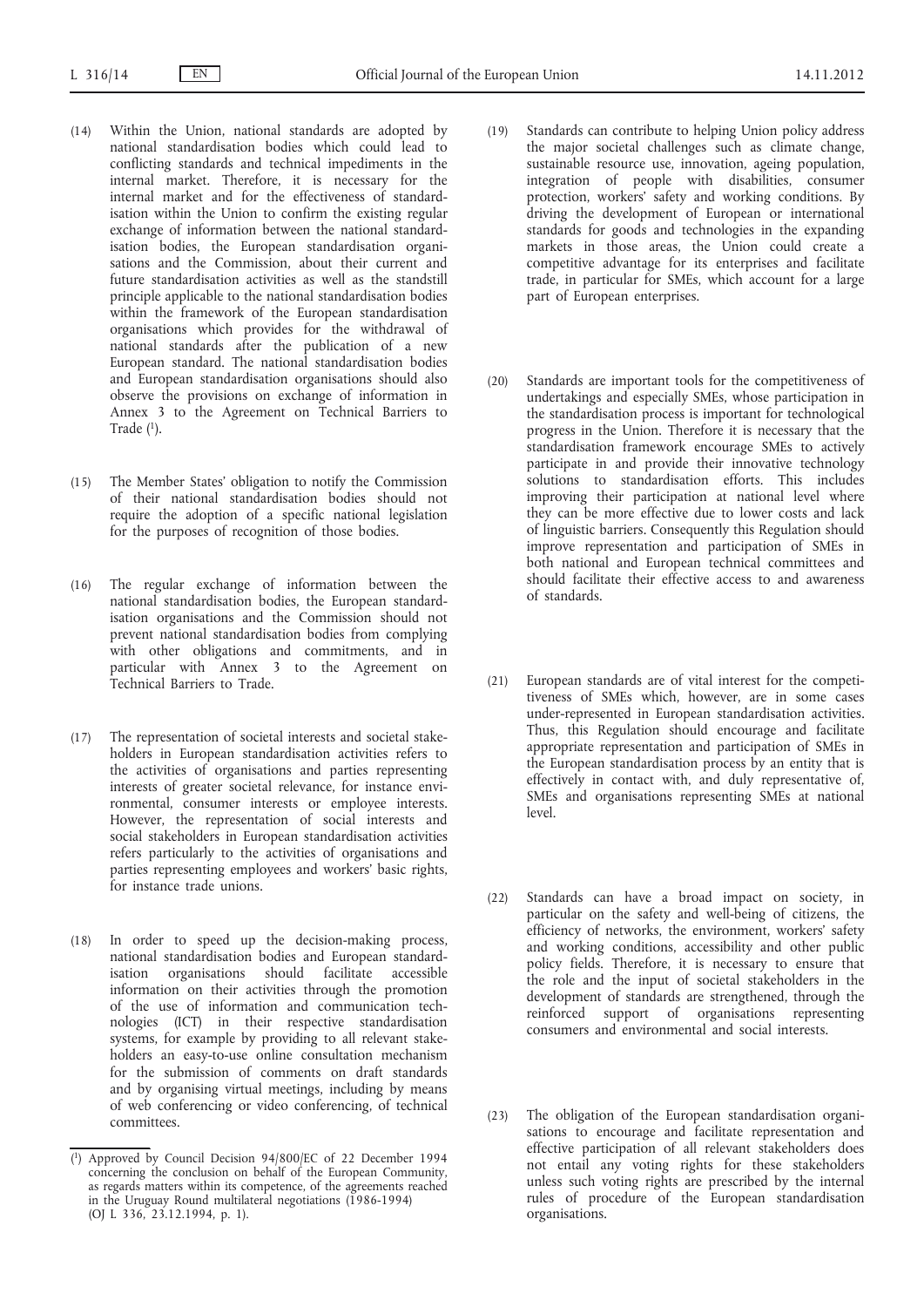- (24) The European standardisation system should also fully take into account the United Nations Convention on the Rights of Persons with Disabilities (1). It is therefore important that organisations representing the interests of consumers sufficiently represent and include the interests of people with disabilities. In addition, the participation of people with disabilities in the standardisation process should be facilitated by all available means.
- (25) Due to the importance of standardisation as a tool to support Union legislation and policies and in order to avoid *ex-post* objections to and modifications of harmonised standards, it is important that public authorities participate in standardisation at all stages of the development of those standards where they may be involved and especially in the areas covered by Union harmonisation legislation for products.
- (26) Standards should take into account environmental impacts throughout the life cycle of products and services. Important and publicly available tools for evaluating such impacts throughout the life cycle have been developed by the Commission's Joint Research Centre (JRC). Thus, this Regulation should ensure that the JRC can play an active role in the European standardisation system.
- (27) The viability of the cooperation between the Commission and the European standardisation system depends on careful planning of future requests for the development of standards. This planning could be improved, in particular through the input of interested parties, including national market surveillance authorities, by introducing mechanisms for collecting opinions and facilitating the exchange of information among all interested parties. Since Directive 98/34/EC already provides for the possibility to request the European standardisation organisations to develop European standards, it is appropriate to put in place a better and more transparent planning in an annual work programme which should contain an overview of all requests for standards which the Commission intends to submit to European standardisation organisations. It is necessary to ensure a high level of cooperation between the European standardisation organisations and the European stakeholder organisations receiving Union financing in accordance with this Regulation and the Commission in the establishment of its annual Union work programme for standardisation and in the preparation of requests for standards in order to analyse the market relevance of the proposed subject matter and the policy objectives set by the legislator, and to allow

the European standardisation organisations to respond more quickly to the requested standardisation activities.

- (28) Before bringing a matter regarding requests for European standards or European standardisation deliverables, or objections to a harmonised standard before the committee set up by this Regulation, the Commission should consult experts of the Member States, for instance through the involvement of committees set up by the corresponding Union legislation or by other forms of consultation of sectoral experts, where such committees do not exist.
- (29) Several directives harmonising the conditions for the marketing of products specify that the Commission may request the adoption, by the European standardisation organisations, of harmonised standards on the basis of which conformity with the applicable essential requirements is presumed. However, many of those directives contain a wide variety of provisions on objections to these standards when the latter do not, or do not entirely, cover all applicable requirements. Diverging provisions which lead to uncertainty for economic operators and European standardisation organisations are in particular contained in Council Directive 89/686/EEC of 21 December 1989 on the approximation of the laws of the Member States relating to personal protective equipment (2), Council Directive  $93/15/EEC$  of 5 April 1993 on the harmonisation of the provisions relating to the placing on the market and supervision of explosives for civil uses (3), Directive 94/9/EC of the European Parliament and the Council of 23 March 1994 on the approximation of the laws of the Member States concerning equipment and protective systems intended for use in potentially explosive atmospheres (4), Directive 94/25/EC of the European Parliament and of the Council of 16 June 1994 on the approximation of the laws, regulations and administrative provisions of the Member States relating to recreational craft (5), European Parliament and Council Directive 95/16/EC of 29 June 1995 on the approximation of the laws of the Member States relating to lifts  $(6)$ , Directive 97/23/EC of the European Parliament and of the Council of 29 May 1997 on the approximation of the laws of the Member States concerning pressure equipment  $(7)$ , Directive 2004/22/EC of the European Parliament and of the Council of 31 March 2004 on measuring instruments (8), Directive 2007/23/EC of the European Parliament and of the Council of 23 May 2007 on the placing on the market of pyrotechnic articles (9), Directive 2009/23/EC of the European Parliament and of the Council of
- ( 2) OJ L 399, 30.12.1989, p. 18.
- ( 3) OJ L 121, 15.5.1993, p. 20. ( 4) OJ L 100, 19.4.1994, p. 1.
- ( 5) OJ L 164, 30.6.1994, p. 15.
- ( 6) OJ L 213, 7.9.1995, p. 1.
- ( 7) OJ L 181, 9.7.1997, p. 1.
- ( 8) OJ L 135, 30.4.2004, p. 1.
- ( 9) OJ L 154, 14.6.2007, p. 1.

<sup>(</sup> 1) Approved by Council Decision 2010/48/EC of 26 November 2009 concerning the conclusion, by the European Community, of the United Nations Convention on the Rights of Persons with Disabilities (OJ L 23, 27.1.2010, p. 35).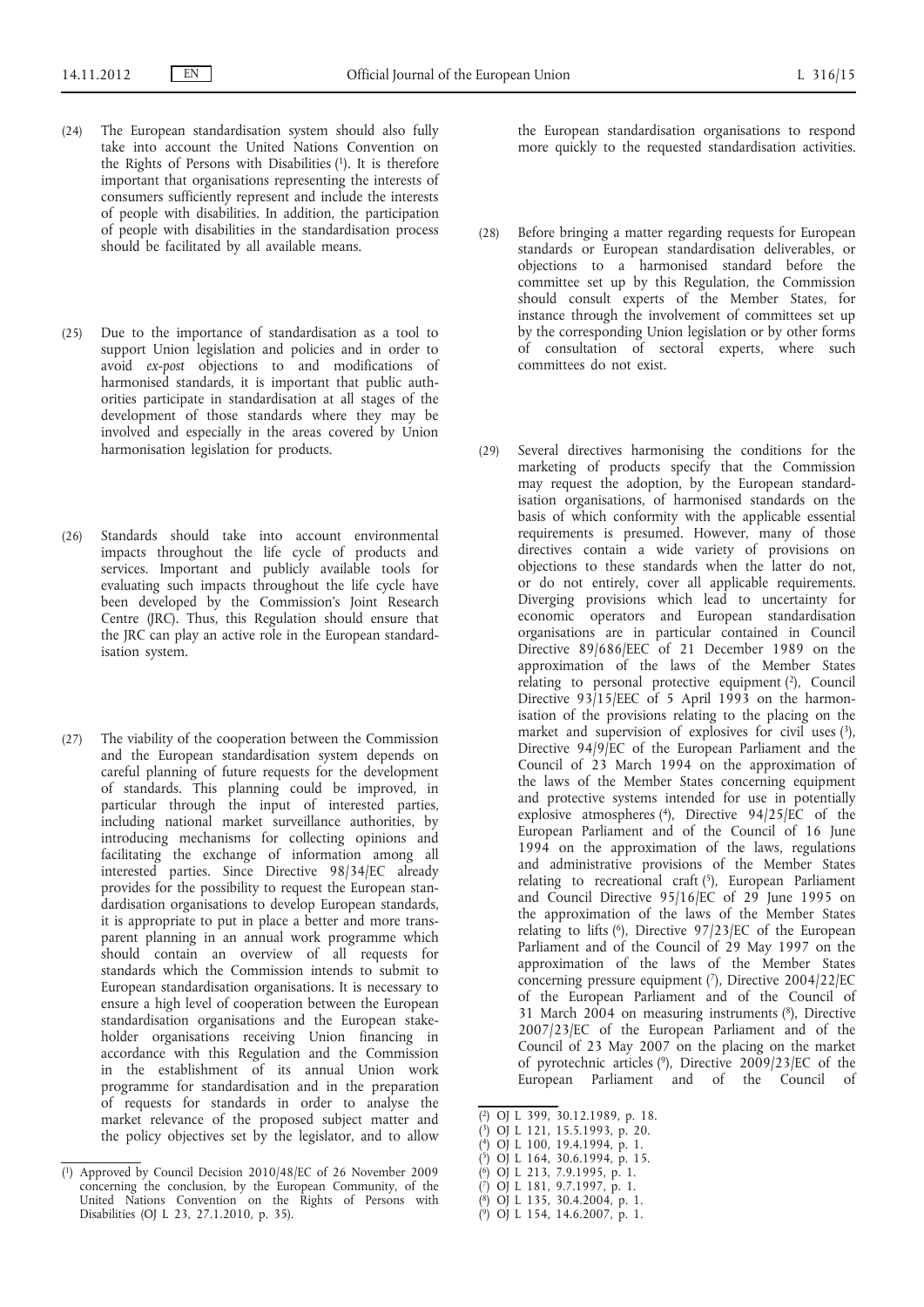23 April 2009 on non-automatic weighing instruments (1) and Directive 2009/105/EC of the European Parliament and of the Council of 16 September 2009 relating to simple pressure vessels (2). Therefore, it is necessary to include in this Regulation the uniform procedure provided for in Decision No 768/2008/EC of the European Parliament and of the Council of 9 July 2008 on a common framework for the marketing of products  $(3)$ , delete the relevant provisions in those Directives and extend to the European Parliament the right to object to a harmonised standard in accordance with this Regulation.

- (30) Public authorities should make best use of the full range of relevant technical specifications when procuring hardware, software and information technology services, for example by selecting technical specifications which can be implemented by all interested suppliers, allowing for more competition and reduced risk of lock-in. Directive 2004/17/EC of the European Parliament and of the Council of 31 March 2004 coordinating the procurement procedures of entities operating in the water, energy, transport and postal services sectors (4), Directive 2004/18/EC of the European Parliament and of the Council of 31 March 2004 on the coordination of procedures for the award of public works contracts, public supply contracts and public service contracts (5), Directive 2009/81/EC of the European Parliament and of the Council of 13 July 2009 on the coordination of procedures for the award of certain works contracts, supply contracts and service contracts by contracting authorities or entities in the fields of defence and security (<sup>6</sup>) and Commission Regulation (EC, Euratom) No 2342/2002 of 23 December 2002 laying down detailed rules for the implementation of Council Regulation (EC, Euratom) No 1605/2002 on the Financial Regulation applicable to the general budget of the European Communities (7) specify that technical specifications in public procurement should be formulated by reference to national standards transposing European standards, European technical approvals, common technical specifications, international standards, other technical reference systems established by the European standardisation organisations or - when these do not exist - to national standards, national technical approvals or national technical specifications relating to the design, calculation and execution of the works and use of the products, or equivalent. ICT technical specifications, however, are often developed by other standard developing organisations and do not fall in any of the categories of standards and approvals laid down in Directives 2004/17/EC, 2004/18/EC or 2009/81/EC or Regulation (EC, Euratom) No 2342/2002. Therefore, it is necessary to provide for the possibility that technical specifications for public procurement could refer to ICT technical specifications, in order to respond to the fast
- ( 1) OJ L 122, 16.5.2009, p. 6.
- ( 2) OJ L 264, 8.10.2009, p. 12.
- ( 3) OJ L 218, 13.8.2008, p. 82. ( 4) OJ L 134, 30.4.2004, p. 1.
- ( 5) OJ L 134, 30.4.2004, p. 114.
- ( 6) OJ L 216, 20.8.2009, p. 76.
- ( 7) OJ L 357, 31.12.2002, p. 1.

evolution in the field of ICT, facilitate the provision of cross-border services, encourage competition and promote interoperability and innovation.

- (31) Technical specifications not adopted by European standardisation organisations do not hold an equivalent status to European standards. Some ICT technical specifications are not developed in accordance with the founding principles. Therefore, this Regulation should lay down a procedure for the identification of ICT technical specifications that could be referenced in public procurement, involving a broad consultation of a large spectrum of stakeholders, including the European standardisation organisations, enterprises and public authorities. This Regulation should also lay down requirements, in the form of a list of criteria, for such technical specifications and their associated development processes. The requirements for the identification of ICT technical specifications should ensure that public policy objectives and societal needs are respected, and should be based on the founding principles.
- (32) In order to further innovation and competition, the identification of a particular technical specification should not disqualify a competing technical specification from being identified in accordance with the provisions of this Regulation. Any identification should be subject to the criteria being fulfilled and to the technical specification having achieved a significant level of market acceptance.
- (33) The identified ICT technical specifications could contribute to the implementation of Decision No 922/2009/EC of the European Parliament and of the Council of 16 September 2009 on interoperability solutions for European public administrations (ISA) (8) which establishes, for the period 2010-2015, a programme on interoperability solutions for European public administrations and institutions and bodies of the Union, providing common and shared solutions facilitating interoperability.
- (34) Situations may arise in the field of ICT where it is appropriate to encourage the use of, or require compliance, with relevant standards at Union level in order to ensure interoperability in the single market and to improve freedom of choice for users. In other circumstances, it may also happen that specified European standards no longer meet consumers' needs or are hampering technological development. For these reasons, Directive 2002/21/EC of the European Parliament and of the Council of 7 March 2002 on a common regulatory framework for electronic communications networks and services (9) enables the

<sup>(</sup> 8) OJ L 260, 3.10.2009, p. 20.

<sup>(</sup> 9) OJ L 108, 24.4.2002, p. 33.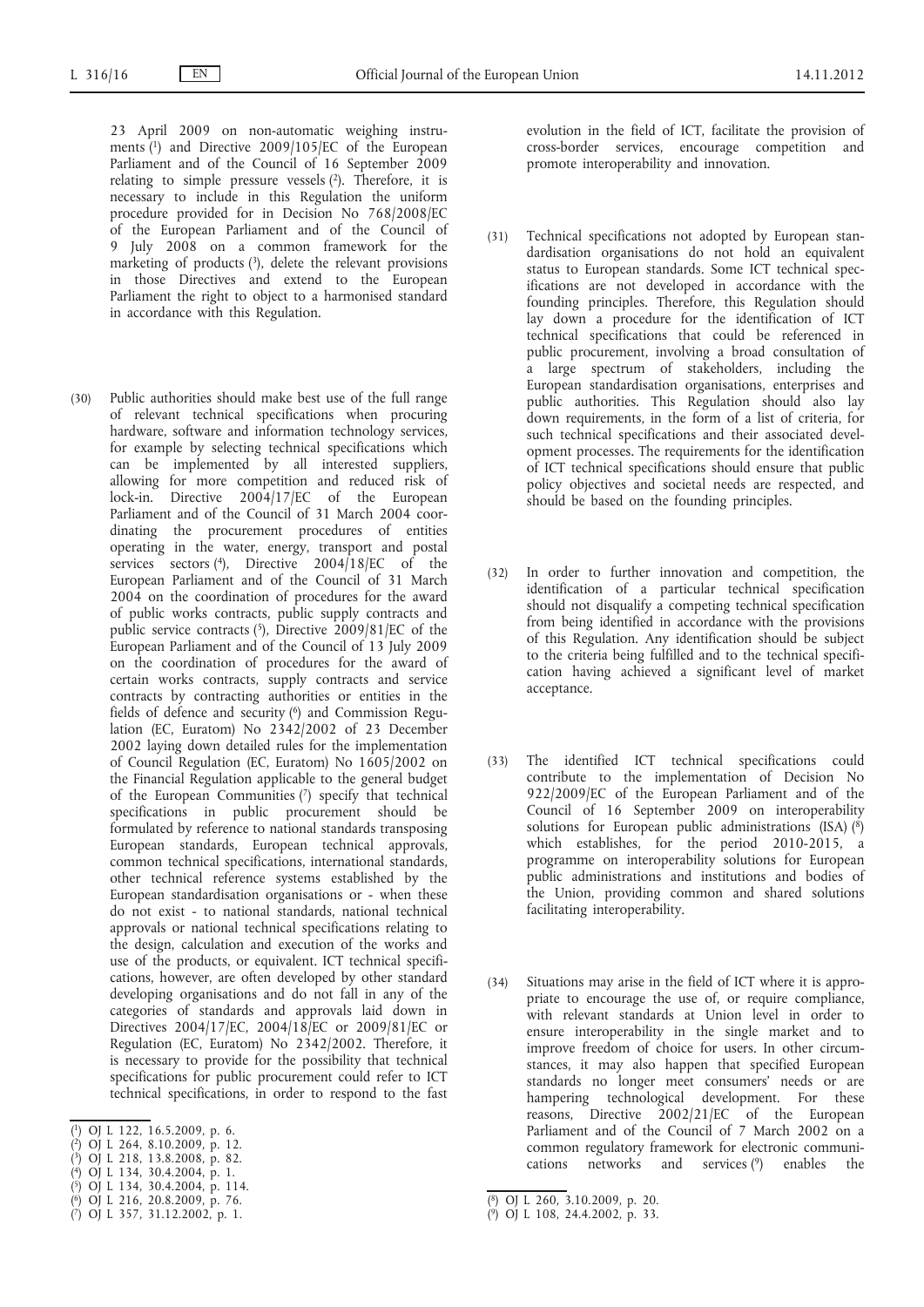Commission, where necessary, to request European standardisation organisations to draw up standards, to establish and publish in the *Official Journal of the European Union* a list of standards or specifications with the view to encourage their use, or to make their implementation compulsory, or to remove standards or specifications from that list.

- (35) This Regulation should not prevent European standardisation organisations from continuing to develop standards in the field of ICT and to increase their cooperation with other standard developing bodies, especially in the field of ICT, in order to ensure coherence and avoid fragmentation or duplication during implementation of standards and specifications.
- (36) The procedure for identification of ICT technical specifications provided for in this Regulation should not undermine the coherence of the European standardisation system. Therefore, this Regulation should also lay down the conditions under which it can be considered that a technical specification does not conflict with other European standards.
- (37) Before identifying ICT technical specifications which may be eligible for referencing in public procurement, the Multi Stakeholder Platform established by the Commission Decision of 28 November 2011 (1) should be used as a forum for consultation of European and national stakeholders, European standardisation organisations and Member States in order to ensure legitimacy of the process.
- (38) Decision No 1673/2006/EC establishes the rules concerning the contribution of the Union to the financing of European standardisation in order to ensure that European standards and other European standardisation deliverables are developed and revised in support of the objectives, legislation and policies of the Union. It is appropriate, for the purpose of administrative and budgetary simplification, to incorporate the provisions of that Decision into this Regulation and to use wherever possible the least burdensome procedures.
- (39) In view of the very broad field of involvement of European standardisation in support of Union legislation and policies and the different types of standardisation activity, it is necessary to provide for different financing arrangements. This mainly concerns grants without calls for proposals to the European standardisation organisations and national standardisation bodies in accordance with the second subparagraph of

Article 110(1) of Council Regulation (EC, Euratom) No 1605/2002 of 25 June 2002 on the Financial Regulation applicable to the general budget of the European Communities  $(2)$  and point  $(d)$  of Article 168(1) of Regulation (EC, Euratom) No 2342/2002. Furthermore, the same provisions should apply to those bodies which, whilst not recognised as European standardisation organisations in this Regulation, have been mandated in a basic act and have been entrusted with carrying out preliminary work in support of European standardisation in cooperation with the European standardisation organisations.

- (40) Inasmuch as European standardisation organisations provide ongoing support for Union activities, they should have effective and efficient central secretariats. The Commission should therefore be allowed to provide grants to those organisations that are pursuing an objective of general European interest without applying, in the case of operating grants, the principle of annual reduction provided for in Article 113(2) of Regulation (EC, Euratom) No 1605/2002.
- (41) Decision No 1639/2006/EC of the European Parliament and of the Council of 24 October 2006 establishing a Competitiveness and Innovation Framework Programme (2007 to 2013)  $(3)$ , Decision No 1926/2006/EC of the European Parliament and of the Council of 18 December 2006 establishing a programme of Community action in the field of consumer policy  $(2007-2013)$  (4) and Regulation (EC) No 614/2007 of the European Parliament and of the Council of 23 May 2007 concerning the Financial Instrument for the Environment (LIFE+)  $(5)$  already provide for the possibility of financial support of European organisations representing SMEs, consumers and environmental interests in standardisation, while specific grants are paid to European organisations representing social interests in standardisation. The financing under Decision No 1639/2006/EC, Decision No 1926/2006/EC and Regulation (EC) No 614/2007 will end on 31 December 2013. It is essential for the development of European standardisation to continue fostering and encouraging the active participation of European organisations representing SMEs, consumers and environmental and social interests. Such organisations pursue an aim of general European interest and constitute, by virtue of the specific mandate that national non-profit organisations have given them, a European network representing non-profit organisations active in the Member States and promoting principles and policies consistent with the objectives of the Treaties. Because of the context in which they operate and their statutory objectives, European organisations representing SMEs, consumers and environmental and social interests in European standardisation have a permanent role which is essential for Union objectives and policies. Therefore, the Commission should be in a position to continue providing grants to those organisations without

<sup>(</sup> 1) OJ C 349, 30.11.2011, p. 4.

<sup>(</sup> 2) OJ L 248, 16.9.2002, p. 1.

<sup>(</sup> 3) OJ L 310, 9.11.2006, p. 15.

<sup>(</sup> 4) OJ L 404, 30.12.2006, p. 39.

<sup>(</sup> 5) OJ L 149, 9.6.2007, p. 1.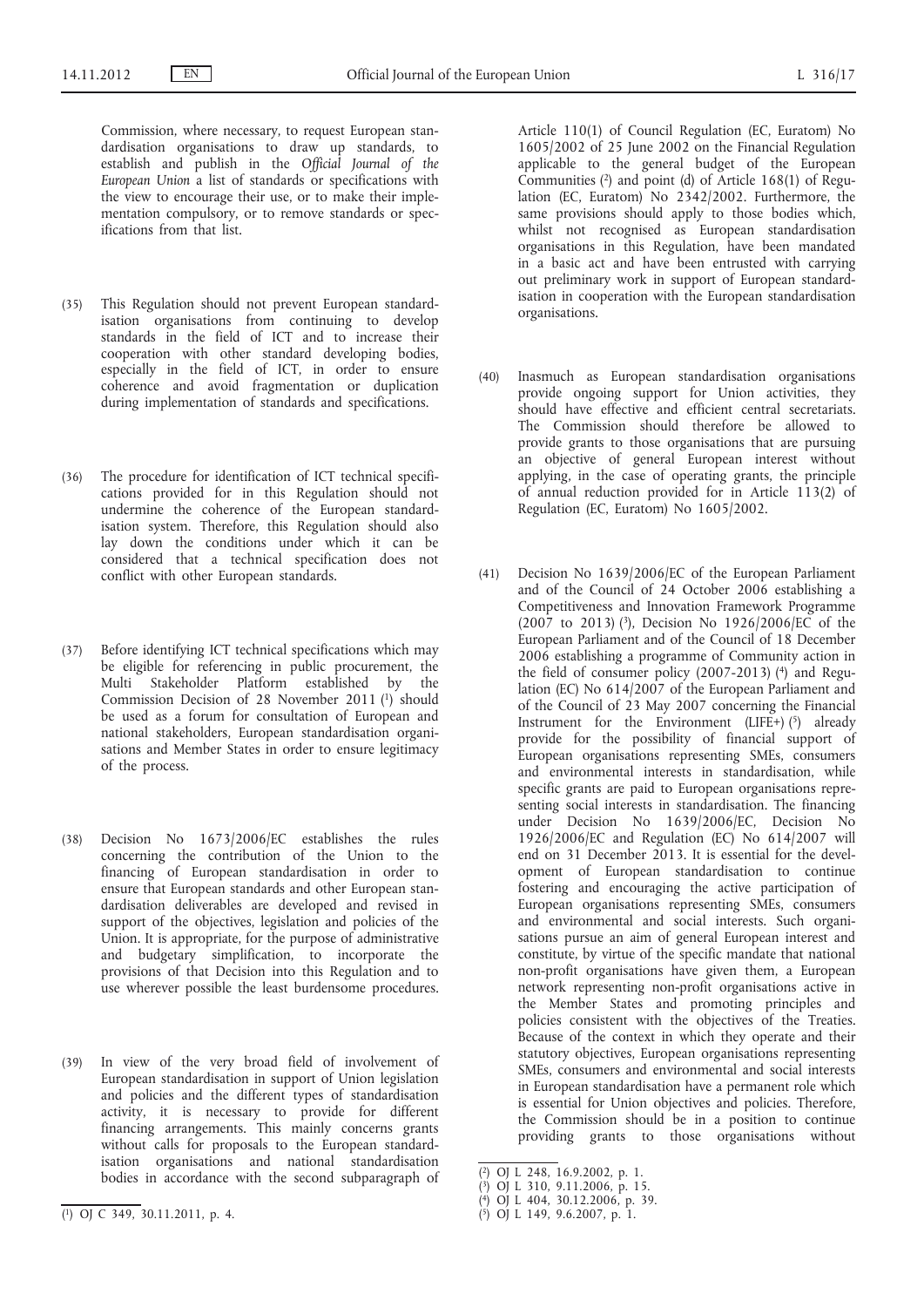applying, in the case of operating grants, the principle of annual reduction provided for in Article 113(2) of Regulation (EC, Euratom) No 1605/2002.

- (42) The financing of standardisation activities should also be capable of covering preliminary or ancillary activities in connection with the establishment of European standards or European standardisation deliverables for products and for services. This is necessary primarily for work involving research, the preparation of preliminary documents for legislation, inter-laboratory tests and the validation or evaluation of standards. The promotion of standardisation at European and international level should also continue through programmes relating to the technical assistance to, and cooperation with, third countries. With a view to improving market access and boosting the competitiveness of enterprises in the Union, it should be possible to give grants to other bodies through calls for proposals or, where necessary, by awarding contracts.
- (43) Union financing should seek to establish European standards or European standardisation deliverables for products and for services, to facilitate their use by enterprises through the enhanced support for their translation into the various official Union languages, in order to allow SMEs to fully benefit from the understanding and application of the European standards, to strengthen the cohesion of the European standardisation system and to ensure fair and transparent access to European standards for all market players throughout the Union. This is especially important in cases where the use of standards enables compliance with relevant Union legis**lation**
- (44) In order to ensure the effective application of this Regulation, there should be the possibility of using the requisite expertise, particularly with regard to auditing and financial management, as well as administrative support resources capable of facilitating implementation, and of evaluating on a regular basis the relevance of the activities receiving Union financing in order to ensure their usefulness and impact.
- (45) Appropriate measures should also be taken to avoid fraud and irregularities and to recover funds unduly paid in accordance with Council Regulations (EC, Euratom) No 2988/95 of 18 December 1995 on the protection of the European Communities financial interests  $(1)$  and (Euratom, EC) No 2185/96 of 11 November 1996 concerning on-the-spot checks and inspections carried out by the Commission in order to protect the European Communities' financial interests against fraud and other irregularities  $(2)$  and Regulation (EC)

No 1073/1999 of the European Parliament and of the Council of 25 May 1999 concerning investigations conducted by the European Anti-Fraud Office (OLAF) (3).

- (46) In order to update the list of European standardisation organisations and to adapt the criteria for organisations representing SMEs and societal stakeholders to further developments as regards their non-profit making nature and representativity, the power to adopt acts in accordance with Article 290 TFEU should be delegated to the Commission in respect of amendments to the Annexes to this Regulation. It is of particular importance that the Commission carry out appropriate consultations during its preparatory work, including at expert level. The Commission, when preparing and drawing up delegated acts, should ensure a simultaneous, timely and appropriate transmission of relevant documents to the European Parliament and to the Council.
- (47) The committee set up by this Regulation should assist the Commission in all matters related to the implementation of this Regulation, having due regard for the views of sectoral experts.
- (48) In order to ensure uniform conditions for the implementation of this Regulation, implementing powers should be conferred on the Commission. Those powers should be exercised in accordance with Regulation (EU) No 182/2011 of the European Parliament and of the Council of 16 February 2011 laying down the rules and general principles concerning mechanisms for control by Member States of the Commission's exercise of implementing powers (4).
- (49) The advisory procedure should be used for the adoption of implementing acts with respect to the objections to harmonised standards and where the references to the harmonised standard concerned have not yet been published in the *Official Journal of the European Union*, given that the relevant standard has not yet led to the presumption of conformity with the essential requirements set out in the applicable Union harmonisation legislation.
- (50) The examination procedure should be used for each standardisation request submitted to European standardisation organisations and the adoption of implementing acts with respect to the objections to harmonised standards and where the references to the harmonised standard concerned have already been published in the *Official Journal of the European Union*, given that such decision could have consequences on the presumption of conformity with the applicable essential requirements.

<sup>(</sup> 1) OJ L 312, 23.12.1995, p. 1.

<sup>(</sup> 2) OJ L 292, 15.11.1996, p. 2.

<sup>(</sup> 3) OJ L 136, 31.5.1999, p. 1.

<sup>(</sup> 4) OJ L 55, 28.2.2011, p. 13.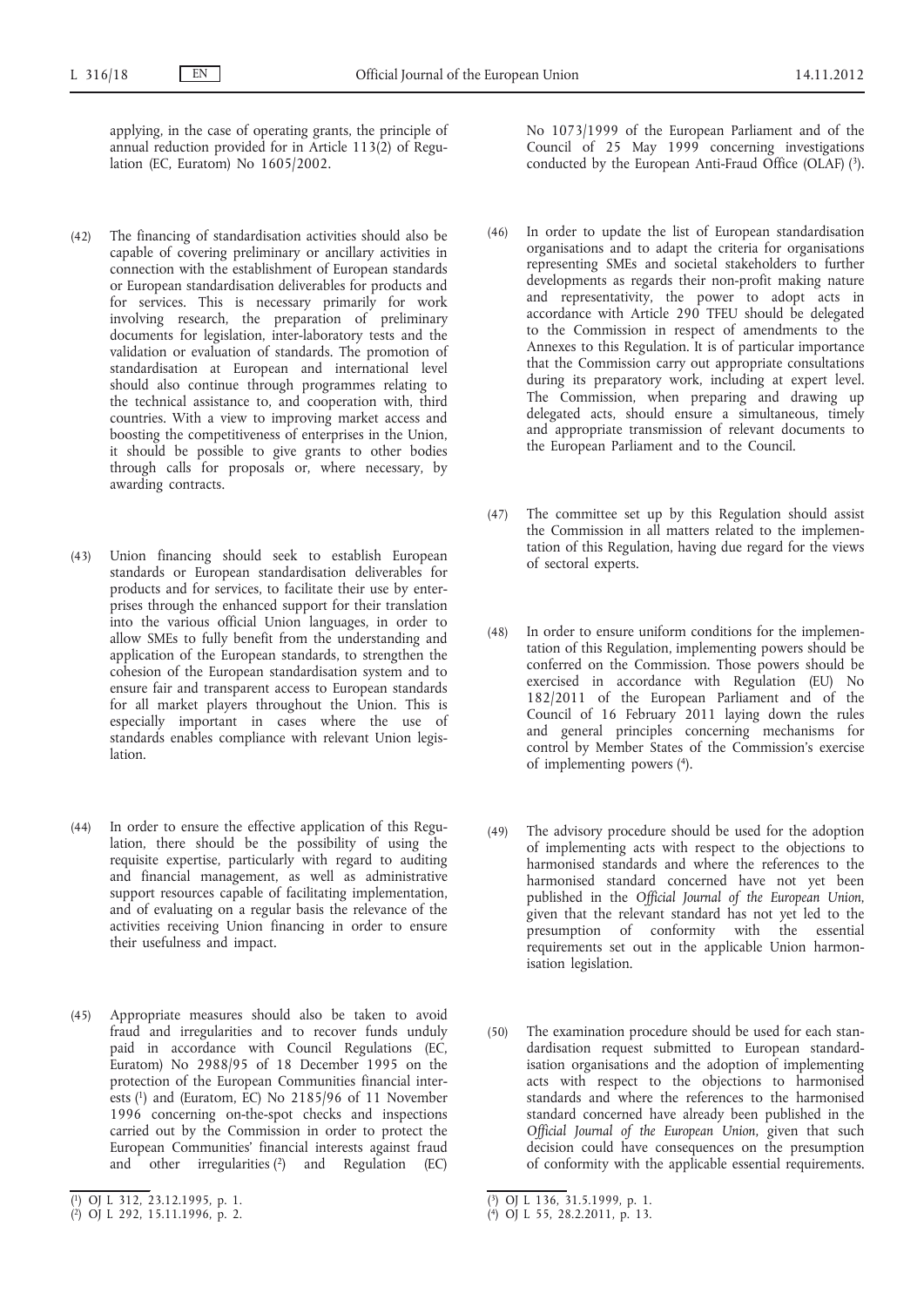- (51) In order to achieve the main objectives of this Regulation and to facilitate speedy decision-making procedures as well as reducing the overall development time for standards, use should be made as far as possible of the procedural measures provided for in Regulation (EU) No 182/2011, which enables the chair of the relevant committee to lay down a time limit within which the committee should deliver its opinion, according to the urgency of the matter. Moreover, where justified, it should be possible for the opinion of the committee to be obtained by written procedure, and silence on the part of the committee member should be regarded as tacit agreement.
- (52) Since the objectives of this Regulation, namely to ensure the effectiveness and efficiency of standards and standardisation as policy tools for the Union through cooperation between European standardisation organisations, national standardisation bodies, Member States and the Commission, the establishment of European standards and European standardisation deliverables for products and for services in support of Union legislation and policies, the identification of ICT technical specifications eligible for referencing, the financing of European standardisation and stakeholder participation in European standardisation cannot be sufficiently achieved by the Member States and can, therefore, by reason of their effect, be better achieved at the Union level, the Union may adopt measures, in accordance with the principle of subsidiarity as set out in Article 5 TEU. In accordance with the principle of proportionality, as set out in that Article, this Regulation does not go beyond what is necessary in order to achieve those objectives.
- (53) Directives 89/686/EEC, 93/15/EEC, 94/9/EC, 94/25/EC, 95/16/EC, 97/23/EC, 98/34/EC, 2004/22/EC, 95/16/EC, 97/23/EC, 98/34/EC, 2004/22/EC, 2007/23/EC, 2009/23/EC and 2009/105/EC should therefore be amended accordingly.
- (54) Decision No 1673/2006/EC and Decision 87/95/EEC should be repealed,

HAVE ADOPTED THIS REGULATION:

## CHAPTER I

#### **GENERAL PROVISIONS**

### *Article 1*

### **Subject matter**

This Regulation establishes rules with regard to the cooperation between European standardisation organisations, national standardisation bodies, Member States and the Commission, the establishment of European standards and European standardisation deliverables for products and for services in support of Union legislation and policies, the identification of ICT technical specifications eligible for referencing, the financing of European standardisation and stakeholder participation in European standardisation.

#### *Article 2*

## **Definitions**

For the purposes of this Regulation, the following definitions shall apply:

- (1) 'standard' means a technical specification, adopted by a recognised standardisation body, for repeated or continuous application, with which compliance is not compulsory, and which is one of the following:
	- (a) 'international standard' means a standard adopted by an international standardisation body;
	- (b) 'European standard' means a standard adopted by a European standardisation organisation;
	- (c) 'harmonised standard' means a European standard adopted on the basis of a request made by the Commission for the application of Union harmonisation legislation;
	- (d) 'national standard' means a standard adopted by a national standardisation body;
- (2) 'European standardisation deliverable' means any other technical specification than a European standard, adopted by a European standardisation organisation for repeated or continuous application and with which compliance is not compulsory;
- (3) 'draft standard' means a document containing the text of the technical specifications concerning a given subject, which is being considered for adoption in accordance with the relevant standards procedure, as that document stands after the preparatory work and as circulated for public comment or scrutiny;
- (4) 'technical specification' means a document that prescribes technical requirements to be fulfilled by a product, process, service or system and which lays down one or more of the following:
	- (a) the characteristics required of a product including levels of quality, performance, interoperability, environmental protection, health, safety or dimensions, and including the requirements applicable to the product as regards the name under which the product is sold, terminology, symbols, testing and test methods, packaging, marking or labelling and conformity assessment procedures;
	- (b) production methods and processes used in respect of agricultural products as defined in Article 38(1) TFEU, products intended for human and animal consumption, and medicinal products, as well as production methods and processes relating to other products, where these have an effect on their characteristics;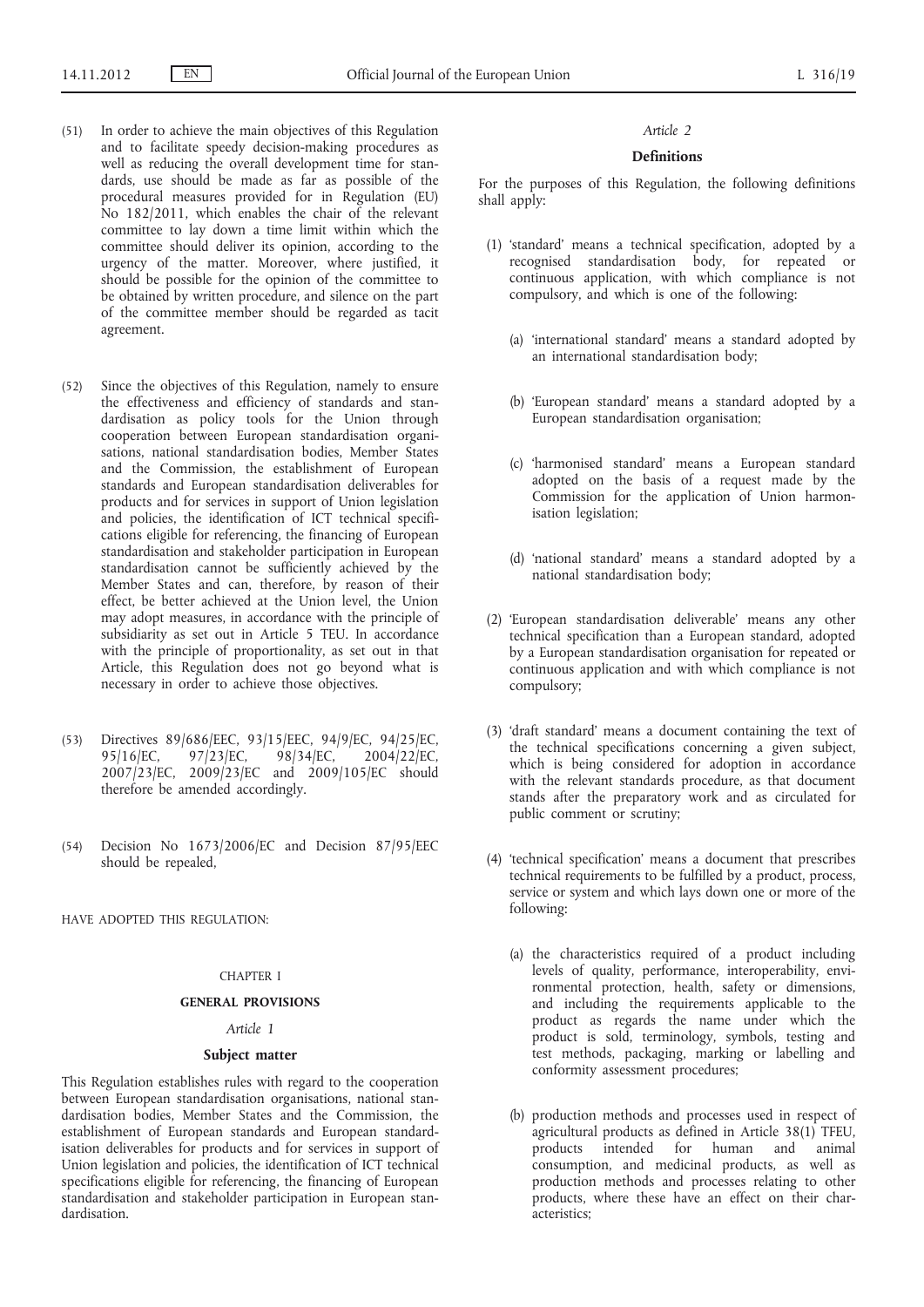- (c) the characteristics required of a service including levels of quality, performance, interoperability, environmental protection, health or safety, and including the requirements applicable to the provider as regards the information to be made available to the recipient, as specified in Article 22(1) to (3) of Directive 2006/123/EC;
- (d) the methods and the criteria for assessing the performance of construction products, as defined in point 1 of Article 2 of Regulation (EU) No 305/2011 of the European Parliament and of the Council of 9 March 2011 laying down harmonised conditions for the marketing of construction products  $(1)$ , in relation to their essential characteristics;
- (5) 'ICT technical specification' means a technical specification in the field of information and communication technologies;
- (6) 'product' means any industrially manufactured product and any agricultural product, including fish products;
- (7) 'service' means any self-employed economic activity normally provided for remuneration, as defined in Article 57 TFEU;
- (8) 'European standardisation organisation' means an organisation listed in Annex I;
- (9) 'international standardisation body' means the International Organisation for Standardisation (ISO), the International Electrotechnical Commission (IEC) and the International Telecommunication Union (ITU);
- (10) 'national standardisation body' means a body notified to the Commission by a Member State in accordance with Article 27 of this Regulation.

### CHAPTER II

### **TRANSPARENCY AND STAKEHOLDER PARTICIPATION**

## *Article 3*

## **Transparency of work programmes of standardisation bodies**

1. At least once a year, each European standardisation organisation and national standardisation body shall establish its work programme. That work programme shall contain information on the standards and European standardisation deliverables which a European standardisation organisation or national standardisation body intends to prepare or amend, which it is preparing or amending and which it has adopted in the period of the preceding work programme, unless these are identical or equivalent transpositions of international or European standards.

The work programme shall indicate, in respect of each standard and European standardisation deliverable:

- (a) the subject matter;
- (b) the stage attained in the development of the standards and European standardisation deliverables;
- (c) the references of any international standards taken as a basis.

3. Each European standardisation organisation and national standardisation body shall make its work programme available on its website or any other publicly available website, as well as make a notice of the existence of the work programme available in a national or, where appropriate, European publication of standardisation activities.

4. No later than at the time of publication of its work programme, each European standardisation organisation and national standardisation body shall notify the existence thereof to the other European standardisation organisations and national standardisation bodies and to the Commission. The Commission shall make that information available to the Member States via the committee referred to in Article 22.

National standardisation bodies may not object to a subject for standardisation in their work programme being considered at European level in accordance with the rules laid down by the European standardisation organisations and may not undertake any action which could prejudice a decision in this regard.

6. During the preparation of a harmonised standard or after its approval, national standardisation bodies shall not take any action which could prejudice the harmonisation intended and, in particular, shall not publish in the field in question a new or revised national standard which is not completely in line with an existing harmonised standard. After publication of a new harmonised standard, all conflicting national standards shall be withdrawn within a reasonable deadline.

## *Article 4*

#### **Transparency of standards**

1. Each European standardisation organisation and national standardisation body shall send at least in electronic form any draft national standard, European standard or European standardisation deliverable to other European standardisation organisations, national standardisation bodies or the Commission, upon their request.

Each European standardisation organisation and national standardisation body shall within three months reply to, and take due account of, any comments received from any other

<sup>(</sup> 1) OJ L 88, 4.4.2011, p. 5.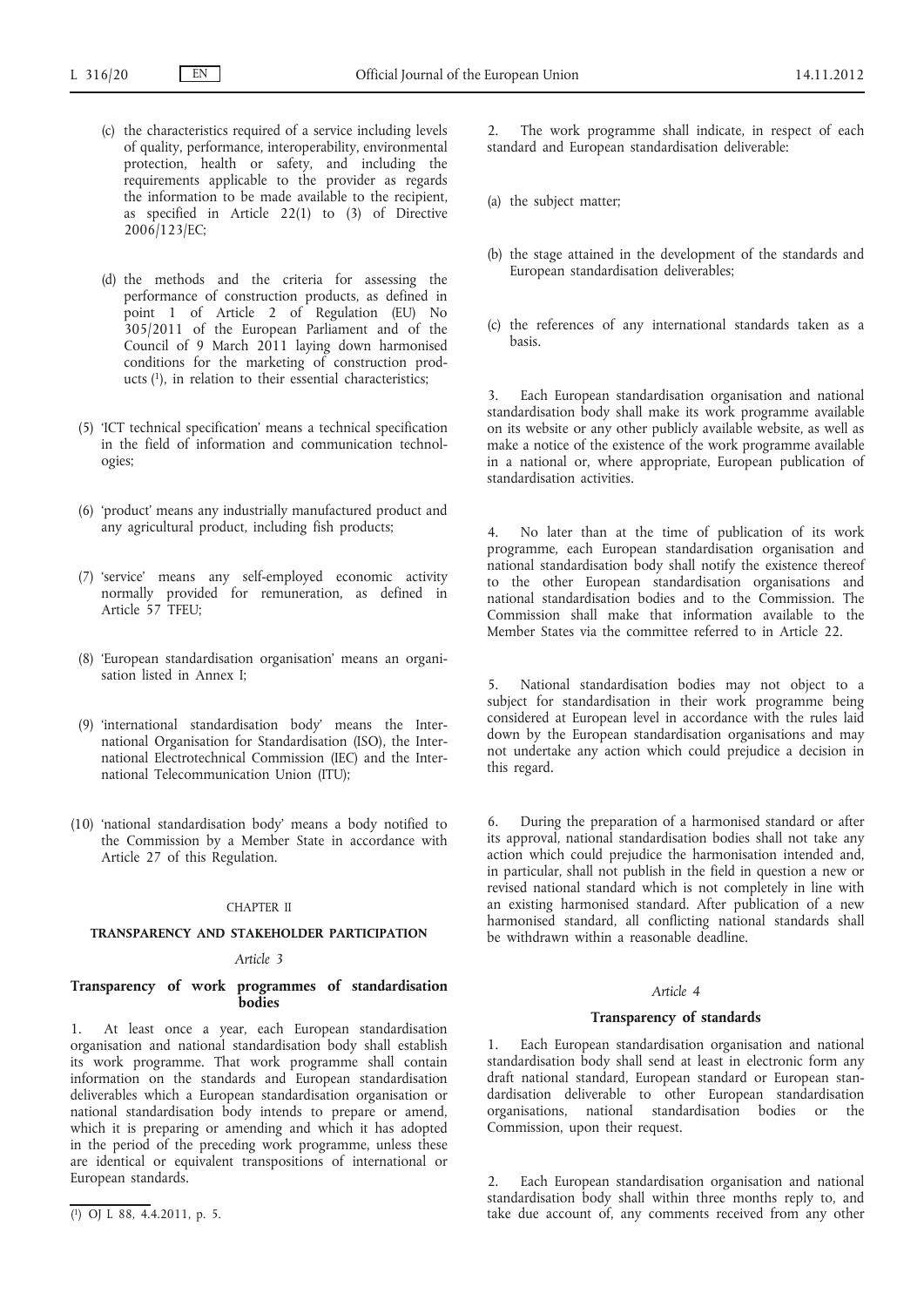European standardisation organisation, national standardisation body or the Commission with respect to any draft referred to in paragraph 1.

3. When a national standardisation body receives comments indicating that the draft standard would have a negative impact on the internal market, it shall consult the European standardisation organisations and the Commission before adopting it.

- 4. National standardisation bodies shall:
- (a) ensure access to draft national standards in such a way that all relevant parties in particular those established in other Member States have the opportunity to submit comments;
- (b) allow other national standardisation bodies to be involved passively or actively, by sending an observer, in the planned activities.

### *Article 5*

## **Stakeholder participation in European standardisation**

1. European standardisation organisations shall encourage and facilitate an appropriate representation and effective participation of all relevant stakeholders, including SMEs, consumer organisations and environmental and social stakeholders in their standardisation activities. They shall in particular encourage and facilitate such representation and participation through the European stakeholder organisations receiving Union financing in accordance with this Regulation at the policy development level and at the following stages of the development of European standards or European standardisation deliverables:

- (a) the proposal and acceptance of new work items;
- (b) the technical discussion on proposals;
- (c) the submission of comments on drafts;
- (d) the revision of existing European standards or European standardisation deliverables;
- (e) the dissemination of information of, and awareness-building about, adopted European standards or European standardisation deliverables.

2. In addition to the collaboration with market surveillance authorities in the Member States, research facilities of the Commission and the European stakeholder organisations receiving Union financing in accordance with this Regulation, European standardisation organisations shall encourage and facilitate appropriate representation, at technical level, of undertakings, research centres, universities and other legal entities, in standardisation activities concerning an emerging area with significant policy or technical innovation implications, if the legal entities concerned participated in a project that is related to that area and that is funded by the Union under a multiannual framework programme for activities in the area of research, innovation and technological development, adopted pursuant to Article 182 TFEU.

## *Article 6*

#### **Access of SMEs to standards**

1. National standardisation bodies shall encourage and facilitate the access of SMEs to standards and standards development processes in order to reach a higher level of participation in the standardisation system, for instance by:

- (a) identifying, in their annual work programmes, the standardisation projects, which are of particular interests to SMEs;
- (b) giving access to standardisation activities without obliging SMEs to become a member of a national standardisation body;
- (c) providing free access or special rates to participate in standardisation activities;
- (d) providing free access to draft standards;
- (e) making available free of charge on their website abstracts of standards;
- (f) applying special rates for the provision of standards or providing bundles of standards at a reduced price.

2. National standardisation bodies shall exchange best practices aiming to enhance the participation of SMEs in standardisation activities and to increase and facilitate the use of standards by SMEs.

3. National standardisation bodies shall send annual reports to the European standardisation organisations with regards to their activities in paragraphs 1 and 2 and all other measures to improve conditions for SMEs to use standards and to participate in the standards development process. The national standardisation bodies shall publish those reports on their websites.

#### *Article 7*

## **Participation of public authorities in European standardisation**

Member States shall, where appropriate, encourage participation of public authorities, including market surveillance authorities, in national standardisation activities aimed at the development or revision of standards requested by the Commission in accordance with Article 10.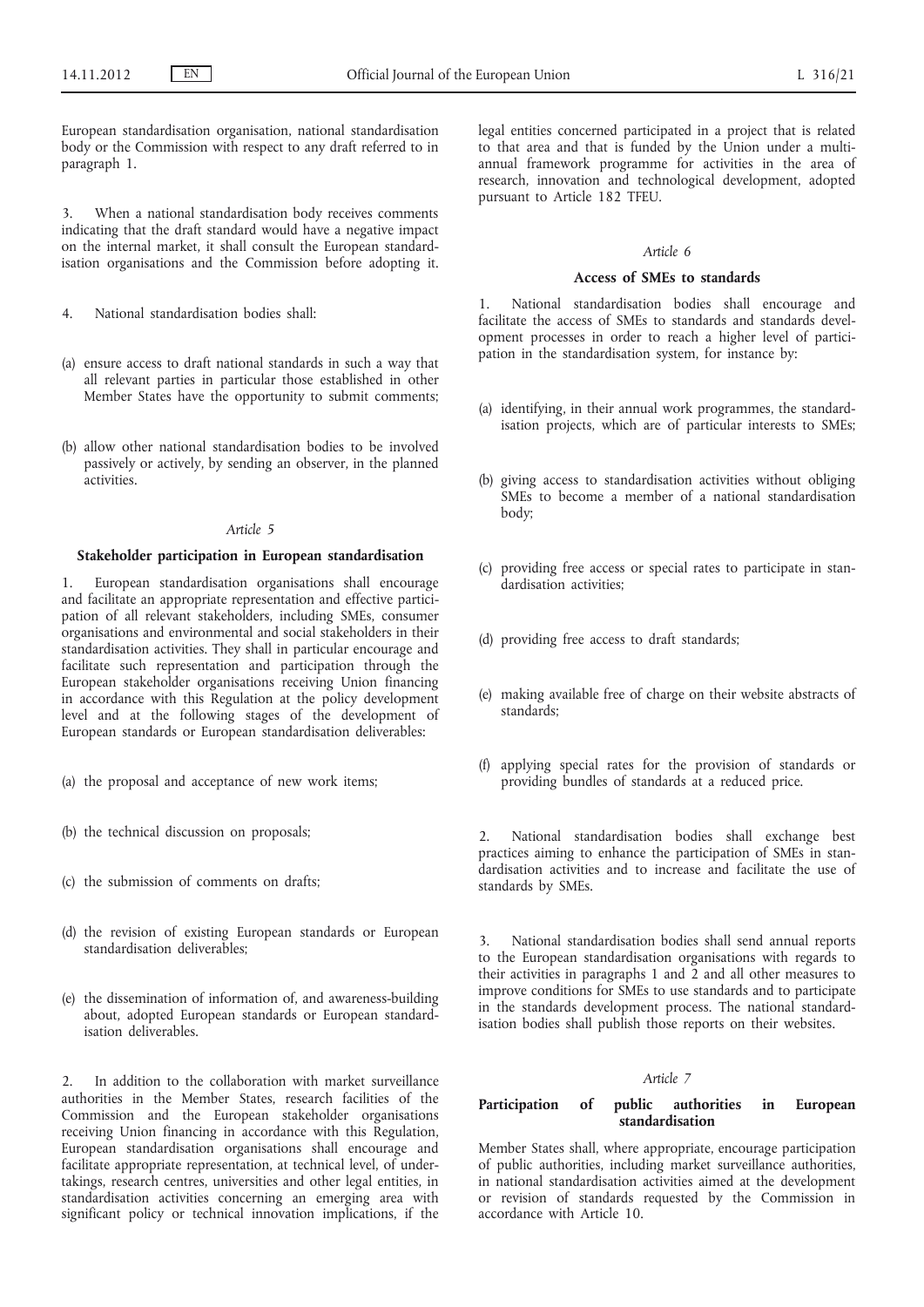## CHAPTER III

## **EUROPEAN STANDARDS AND EUROPEAN STANDARDISATION DELIVERABLES IN SUPPORT OF UNION LEGISLATION AND POLICIES**

## *Article 8*

## **The annual Union work programme for European standardisation**

1. The Commission shall adopt an annual Union work programme for European standardisation which shall identify strategic priorities for European standardisation, taking into account Union long-term strategies for growth. It shall indicate the European standards and European standardisation deliverables that the Commission intends to request from the European standardisation organisations in accordance with Article 10.

2. The annual Union work programme for European standardisation shall define the specific objectives and policies for the European standards and European standardisation deliverables that the Commission intends to request from the European standardisation organisations in accordance with Article 10. In cases of urgency the Commission can issue requests without prior indication.

The annual Union work programme for European standardisation shall also include objectives for the international dimension of European standardisation, in support of Union legislation and policies.

4. The annual Union work programme for European standardisation shall be adopted after having conducted a broad consultation of relevant stakeholders, including European standardisation organisations and European stakeholder organisations receiving Union financing in accordance with this Regulation, and Member States via the committee referred to in Article 22 of this Regulation.

After its adoption, the Commission shall make the annual Union work programme for European standardisation available on its website.

#### *Article 9*

## **Cooperation with research facilities**

The Commission's research facilities shall contribute to the preparation of the annual Union work programme for European standardisation referred to in Article 8 and provide European standardisation organisations with scientific input, in their areas of expertise, to ensure that European standards take into account economic competitiveness and societal needs such as environmental sustainability and safety and security concerns.

## *Article 10*

## **Standardisation requests to European standardisation organisations**

1. The Commission may within the limitations of the competences laid down in the Treaties, request one or several European standardisation organisations to draft a European standard or European standardisation deliverable within a set

deadline. European standards and European standardisation deliverables shall be market-driven, take into account the public interest as well as the policy objectives clearly stated in the Commission's request and based on consensus. The Commission shall determine the requirements as to the content to be met by the requested document and a deadline for its adoption.

The decisions referred to in paragraph 1 shall be adopted in accordance with the procedure laid down in Article  $22(3)$ after consultation of the European standardisation organisations and the European stakeholder organisations receiving Union financing in accordance with this Regulation as well as the committee set up by the corresponding Union legislation, when such a committee exists, or after other forms of consultation of sectoral experts.

The relevant European standardisation organisation shall indicate, within one month following its receipt, if it accepts the request referred to in paragraph 1.

Where a request for funding is made, the Commission shall inform the relevant European standardisation organisations, within two months following the receipt of the acceptance referred to in paragraph 3, about the award of a grant for drafting a European standard or a European standardisation deliverable.

The European standardisation organisations shall inform the Commission about the activities undertaken for the development of the documents referred to in paragraph 1. The Commission together with the European standardisation organisations shall assess the compliance of the documents drafted by the European standardisation organisations with its initial request.

Where a harmonised standard satisfies the requirements which it aims to cover and which are set out in the corresponding Union harmonisation legislation, the Commission shall publish a reference of such harmonised standard without delay in the *Official Journal of the European Union* or by other means in accordance with the conditions laid down in the corresponding act of Union harmonisation legislation.

## *Article 11*

### **Formal objections to harmonised standards**

When a Member State or the European Parliament considers that a harmonised standard does not entirely satisfy the requirements which it aims to cover and which are set out in the relevant Union harmonisation legislation, it shall inform the Commission thereof with a detailed explanation and the Commission shall, after consulting the committee set up by the corresponding Union harmonisation legislation, if it exists, or after other forms of consultation of sectoral experts, decide:

(a) to publish, not to publish or to publish with restriction the references to the harmonised standard concerned in the *Official Journal of the European Union*;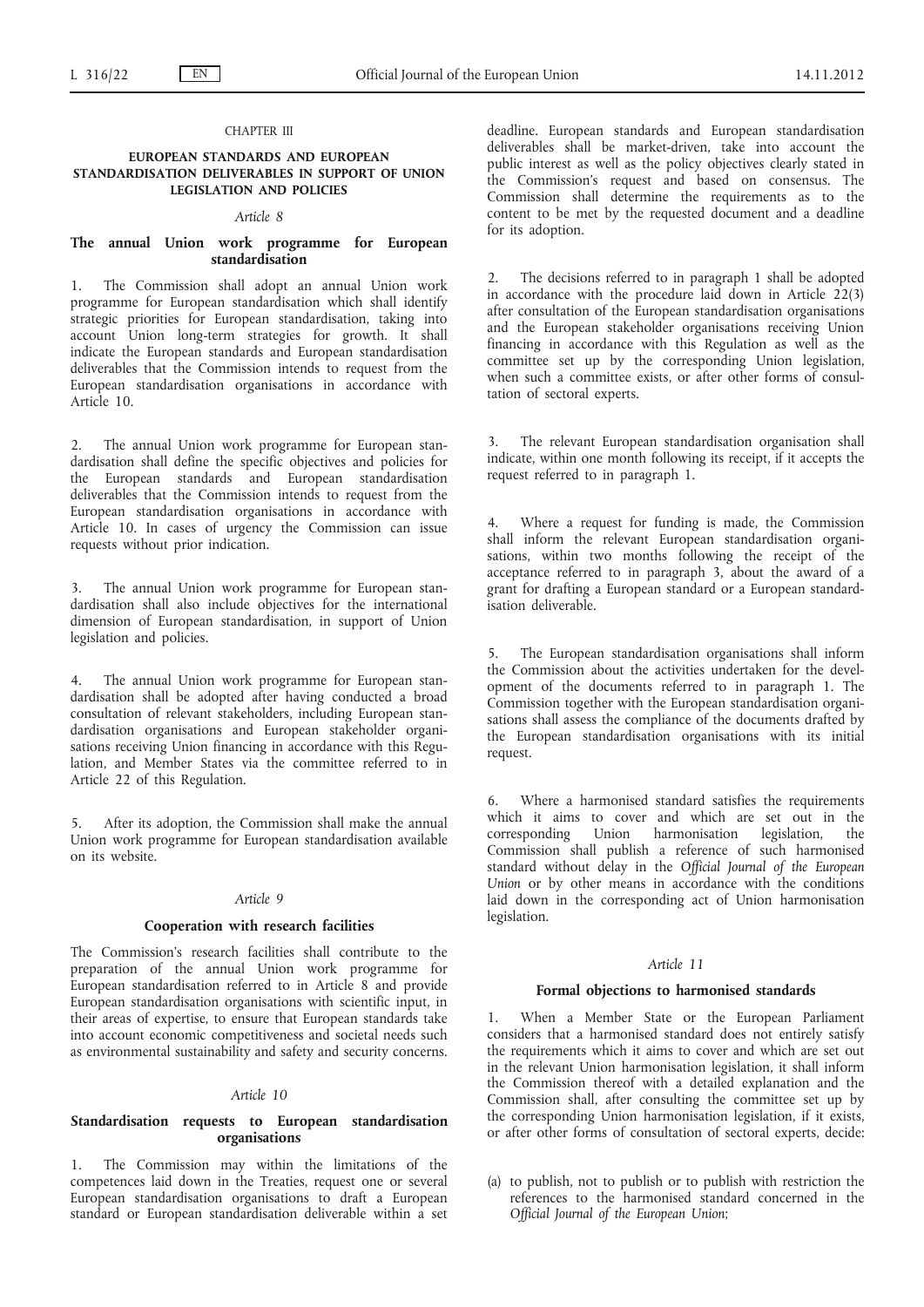(b) to maintain, to maintain with restriction or to withdraw the references to the harmonised standard concerned in or from the *Official Journal of the European Union*.

2. The Commission shall publish information on its website on the harmonised standards that have been subject to the decision referred to in paragraph 1.

3. The Commission shall inform the European standardisation organisation concerned of the decision referred to in paragraph 1 and, if necessary, request the revision of the harmonised standards concerned.

4. The decision referred to in point (a) of paragraph 1 of this Article shall be adopted in accordance with the advisory procedure referred to in Article 22(2).

5. The decision referred to in point (b) of paragraph 1 of this Article shall be adopted in accordance with the examination procedure referred to in Article 22(3).

## *Article 12*

## **Notification of stakeholder organisations**

The Commission shall establish a notification system for all stakeholders, including European standardisation organisations and European stakeholder organisations receiving Union financing in accordance with this Regulation in order to ensure proper consultation and market relevance prior to:

- (a) adopting the annual Union work programme for European standardisation referred to in Article 8(1);
- (b) adopting standardisation requests referred to in Article 10;
- (c) taking a decision on formal objections to harmonised standards, as referred to in Article 11(1);
- (d) taking a decision on identifications of ICT technical specifications referred to in Article 13;
- (e) adopting delegated acts referred to in Article 20.

## CHAPTER IV

## **ICT TECHNICAL SPECIFICATIONS**

### *Article 13*

## **Identification of ICT technical specifications eligible for referencing**

1. Either on proposal from a Member State or on its own initiative the Commission may decide to identify ICT technical specifications that are not national, European or international standards, but meet the requirements set out in Annex II, which may be referenced, primarily to enable interoperability, in public procurement.

2. Either on proposal from a Member State or on its own initiative, when an ICT technical specification identified in accordance with paragraph 1 is modified, withdrawn or no longer meets the requirements set out in Annex II, the Commission may decide to identify the modified ICT technical specification or to withdraw the identification.

The decisions provided for in paragraphs 1 and 2 shall be adopted after consultation of the European multi-stakeholder platform on ICT standardisation, which includes European standardisation organisations, Member States and relevant stakeholders, and after consultation of the committee set up by the corresponding Union legislation, if it exists, or after other forms of consultation of sectoral experts, if such a committee does not exist.

## *Article 14*

### **Use of ICT technical specifications in public procurement**

The ICT technical specifications referred to in Article 13 of this Regulation shall constitute common technical specifications referred to in Directives 2004/17/EC, 2004/18/EC and 2009/81/EC, and Regulation (EC, Euratom) No 2342/2002.

## CHAPTER V

## **FINANCING OF EUROPEAN STANDARDISATION**

## *Article 15*

## **Financing of standardisation organisations by the Union**

The financing by the Union may be granted to the European standardisation organisations for the following standardisation activities:

- (a) the development and revision of European standards or European standardisation deliverables which is necessary and suitable for the support of Union legislation and policies;
- (b) the verification of the quality, and conformity to the corresponding Union legislation and policies, of European standards or European standardisation deliverables;
- (c) the performance of preliminary or ancillary work in connection with European standardisation, including studies, cooperation activities, including international cooperation, seminars, evaluations, comparative analyses, research work, laboratory work, inter-laboratory tests, conformity evaluation work and measures to ensure that the periods for the development and the revision of European standards or European standardisation deliverables are shortened without prejudice to the founding principles, especially the principles of openness, quality, transparency and consensus among all stakeholders;
- (d) the activities of the central secretariats of the European standardisation organisations, including policy development, the coordination of standardisation activities, the processing of technical work and the provision of information to interested parties;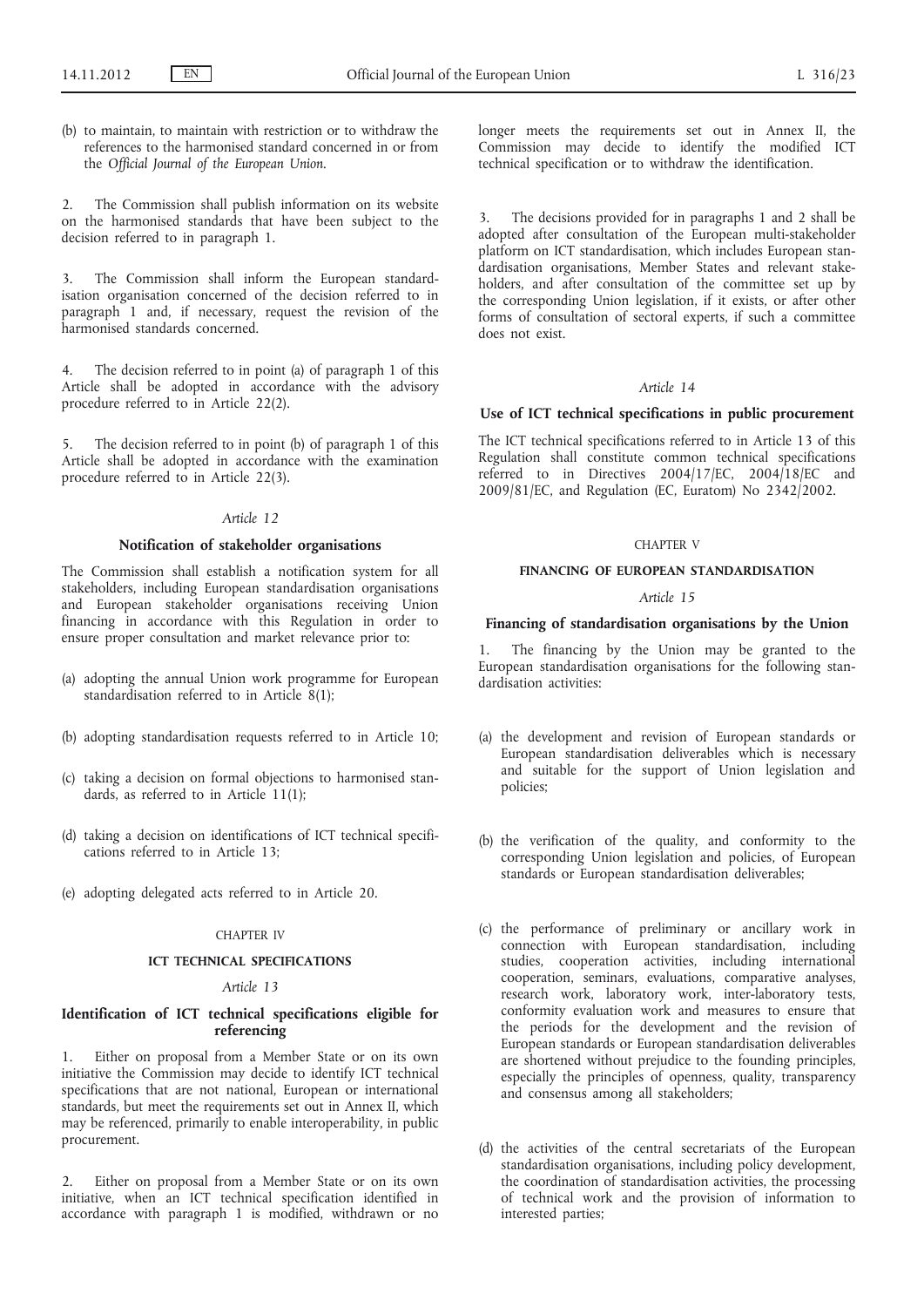- (e) the translation of European standards or European standardisation deliverables used in support of Union legislation and policies into the official Union languages other than the working languages of the European standardisation organisations or, in duly justified cases into languages other than the official Union languages;
- (f) the drawing up of information to explain, interpret and simplify European standards or European standardisation deliverables, including the drawing up of user guides, abstracts of standards, best practice information and awareness-building actions, strategies and training programmes;
- (g) activities seeking to carry out programmes of technical assistance, cooperation with third countries and the promotion and enhancement of the European standardisation system and of European standards and European standardisation deliverables among interested parties in the Union and at international level.
- 2. The financing by the Union may also be granted to:
- (a) national standardisation bodies for the standardisation activities referred to in paragraph 1, which they jointly undertake with the European standardisation organisations;
- (b) other bodies which have been entrusted with contributing to the activities referred to in point (a) of paragraph 1, or carrying out the activities referred to in points (c) and (g) of paragraph 1, in cooperation with the European standardisation organisations.

## *Article 16*

## **Financing of other European organisations by the Union**

The financing by the Union may be granted to the European stakeholder organisations meeting the criteria set out in Annex III to this Regulation for the following activities:

- (a) the functioning of these organisations and of their activities relating to European and international standardisation, including the processing of technical work and the provision of information to members and other interested parties;
- (b) the provision of legal and technical expertise, including studies, in relation to assessment of the need for, and the development of, European standards and European standardisation deliverables and training of experts;
- (c) the participation in the technical work with respect to the development and revision of European standards and

European standardisation deliverables which is necessary and suitable for the support of Union legislation and policies;

(d) the promotion of European standards and European standardisation deliverables, and the information on, and use of, standards among interested parties, including SMEs and consumers.

#### *Article 17*

## **Financing arrangements**

- 1. Financing by the Union shall be provided in the form of:
- (a) grants without a call for proposals, or contracts after public procurement procedures, to:
	- (i) European standardisation organisations and national standardisation bodies to carry out the activities referred to in Article 15(1);
	- (ii) bodies identified by a basic act, within the meaning of Article 49 of Regulation (EC, Euratom) No 1605/2002, to carry out, in collaboration with the European standardisation organisations the activities referred to in point (c) of Article 15(1) of this Regulation;
- (b) grants after a call for proposals, or contracts after public procurement procedures, to other bodies referred to in point (b) of Article 15(2):
	- (i) for contributing to the development and revision of European standards or European standardisation deliverables referred to in point (a) of Article 15(1);
	- (ii) for carrying out the preliminary or ancillary work referred to in point (c) of Article  $15(1)$ ;
	- (iii) for carrying out the activities referred to in point (g) of Article  $15(1)$ ;
- (c) grants after a call for proposals to the European stakeholder organisations meeting the criteria set out in Annex III to this Regulation to carry out the activities referred to in Article 16.

2. The activities of the bodies referred to in paragraph 1 may be financed by:

- (a) grants for actions;
- (b) operating grants for the European standardisation organisations and the European stakeholder organisations meeting the criteria set out in Annex III to this Regulation in accordance with the rules set out in Regulation (EC, Euratom) No 1605/2002. In the event of renewal, operating grants shall not be automatically decreased.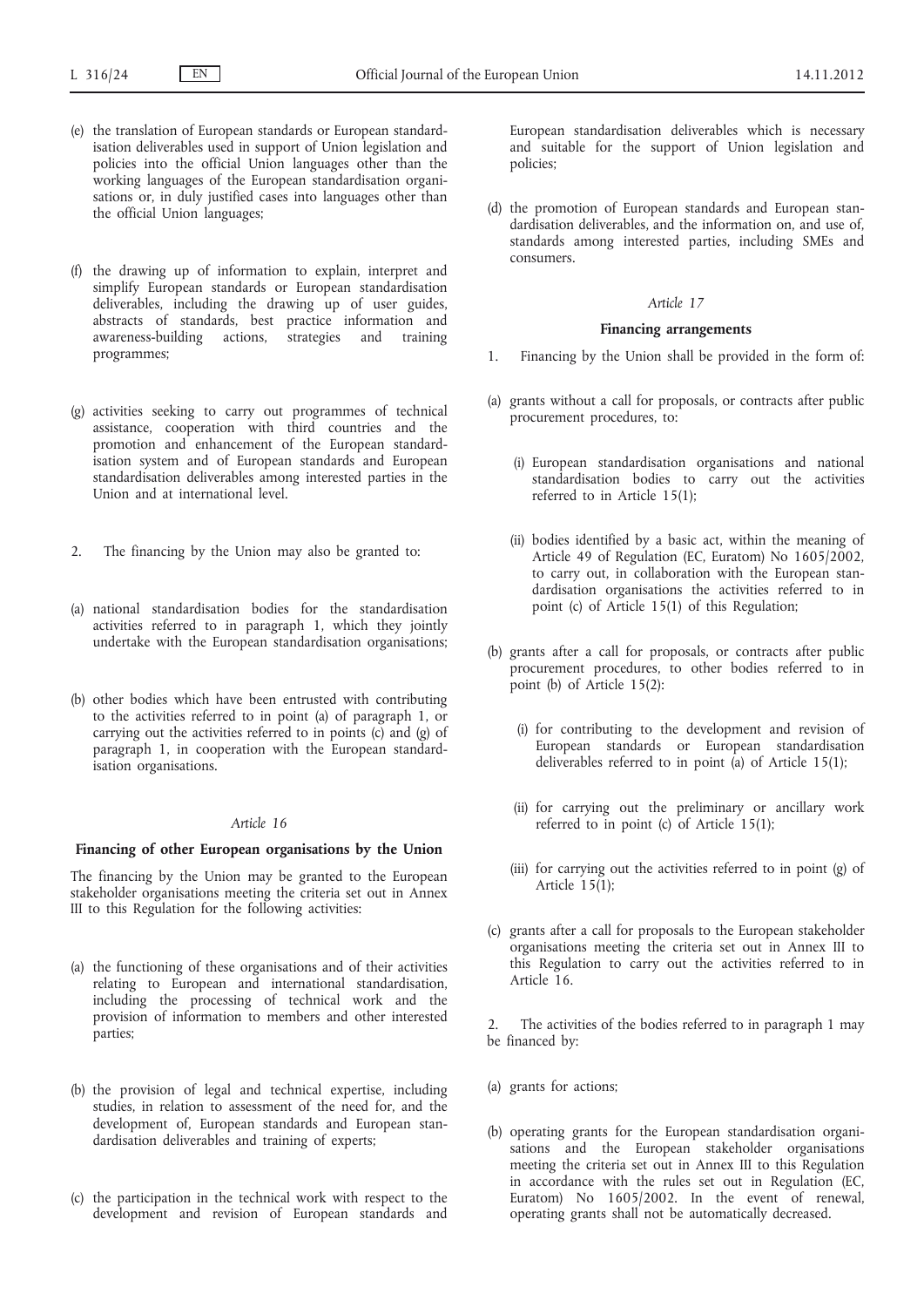3. The Commission shall decide on the financing arrangements referred to in paragraphs 1 and 2, on the amounts of the grants and, where necessary, on the maximum percentage of financing by type of activity.

4. Except in duly justified cases, grants awarded for the standardisation activities referred to in points (a) and (b) of Article 15(1) shall take the form of lump sums and for the standardisation activities referred to in point (a) of Article 15(1) shall be paid upon fulfilment of the following conditions:

- (a) European standards or European standardisation deliverables requested by the Commission in accordance with Article 10 are adopted or revised within a period not exceeding the period specified in the request referred to in that Article;
- (b) SMEs, consumer organisations and environmental and social stakeholders are appropriately represented and can participate in European standardisation activities, as referred to in Article 5(1).

5. The common cooperation objectives and the administrative and financial conditions relating to the grants awarded to European standardisation organisations and the European stakeholder organisations meeting the criteria set out in Annex III to this Regulation shall be defined in the framework partnership agreements between the Commission and those standardisation and stakeholder organisations, in accordance with Regulations (EC, Euratom) No 1605/2002 and (EC, Euratom) No 2342/2002. The Commission shall inform the European Parliament and the Council of the conclusion of those agreements.

#### *Article 18*

### **Management**

The appropriations determined by the budgetary authority for the financing of standardisation activities may also cover the administrative expenses relating to the preparation, monitoring, inspection, auditing and evaluation which are directly necessary for the purposes of implementing Articles 15, 16 and 17, including studies, meetings, information and publication activities, expenses relating to informatics networks for the exchange of information and any other expenditure on administrative and technical assistance which the Commission may use for standardisation activities.

### *Article 19*

#### **Protection of the financial interests of the Union**

1. The Commission shall ensure that, when the activities financed under this Regulation are implemented, the financial interests of the Union are protected by the application of preventive measures against fraud, corruption and other illegal activities, by effective checks and by the recovery of amounts unduly paid and, if irregularities are detected, by effective, proportionate and dissuasive penalties, in accordance with Regulations (EC, Euratom) No 2988/95, (Euratom, EC) No 2185/96 and (EC) No 1073/1999.

2. For the Union activities financed pursuant to this Regulation, the notion of irregularity defined in Article 1(2) of Regulation (EC, Euratom) No 2988/95 shall mean any infringement of a provision of Union law or any breach of a contractual obligation resulting from an act or omission by an economic operator which has, or would have, the effect of prejudicing the general budget of the Union or budgets managed by it by an unjustified item of expenditure.

3. Any agreements and contracts resulting from this Regulation shall provide for monitoring and financial control by the Commission or any representative which it authorises and for audits by the European Court of Auditors, which if necessary may be conducted on the spot.

### CHAPTER VI

## **DELEGATED ACTS, COMMITTEE AND REPORTING**

### *Article 20*

## **Delegated acts**

The Commission shall be empowered to adopt delegated acts in accordance with Article 21 concerning amendments to the Annexes, in order to:

- (a) update the list of European standardisation organisations set out in Annex I to take into account changes in their name or structure;
- (b) adapt the criteria for European stakeholder organisations set out in Annex III to this Regulation to further developments as regards their non-profit making nature and representativity. Such adaptations shall not have the effect of creating any new criteria or abolishing any existing criteria or category of organisation.

### *Article 21*

### **Exercise of the delegation**

The power to adopt delegated acts is conferred on the Commission subject to the conditions laid down in this Article.

2. The power to adopt delegated acts referred to in Article 20 shall be conferred on the Commission for a period of five years from 1 January 2013. The Commission shall draw up a report in respect of the delegation of power not later than nine months before the end of the five-year period. The delegation of power shall be tacitly extended for periods of an identical duration, unless the European Parliament or the Council opposes such extension not later than three months before the end of each period.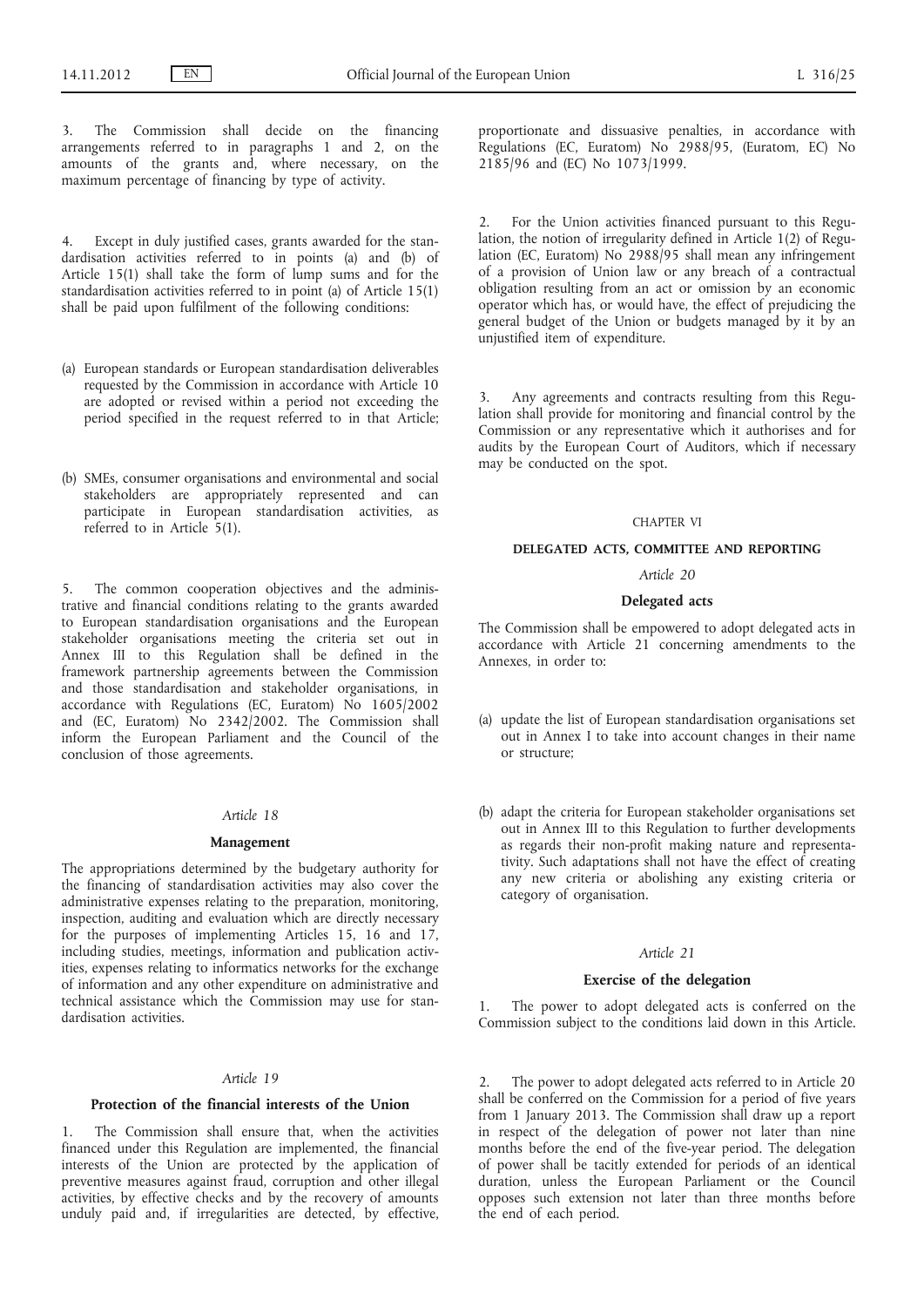3. The delegation of power referred to in Article 20 may be revoked at any time by the European Parliament or by the Council. A decision to revoke shall put an end to the delegation of the power specified in that decision. It shall take effect the day following the publication of the decision in the *Official Journal of the European Union* or at a later date specified therein. It shall not affect the validity of any delegated acts already in force.

4. As soon as it adopts a delegated act, the Commission shall notify it simultaneously to the European Parliament and to the Council.

5. A delegated act adopted pursuant to Article 20 shall enter into force only if no objection has been expressed either by the European Parliament or the Council within a period of two months of notification of that act to the European Parliament and the Council or if, before the expiry of that period, the European Parliament and the Council have both informed the Commission that they will not object. That period shall be extended by two months at the initiative of the European Parliament or of the Council.

### *Article 22*

### **Committee procedure**

1. The Commission shall be assisted by a committee. That committee shall be a committee within the meaning of Regulation (EU) No 182/2011.

2. Where reference is made to this paragraph, Article 4 of Regulation (EU) No 182/2011 shall apply.

3. Where reference is made to this paragraph, Article 5 of Regulation (EU) No 182/2011 shall apply.

4. Where the opinion of the committee is to be obtained by written procedure, that procedure shall be terminated without result when, within the time-limit for delivery of the opinion, the chair of the committee so decides or a simple majority of committee members so request.

#### *Article 23*

## **Committee cooperation with standardisation organisations and stakeholders**

The committee referred to in Article 22(1) shall work in cooperation with the European standardisation organisations and the European stakeholder organisations receiving Union financing in accordance with this Regulation.

## *Article 24*

## **Reports**

1. The European standardisation organisations shall send an annual report on the implementation of this Regulation to the Commission. It shall contain detailed information on the following:

(a) the application of Articles 4, 5, 10, 15 and 17;

- (b) the representation of SMEs, consumer organisations and environmental and social stakeholders in national standardisation bodies;
- (c) the representation of SMEs on the basis of the annual reports referred to in Article 6(3);
- (d) the use of ICT in the standardisation system;
- (e) cooperation between the national standardisation bodies and European standardisation organisations.

2. The European stakeholder organisations that received Union financing in accordance with this Regulation shall send an annual report on their activities to the Commission. This report shall contain in particular detailed information about the membership of these organisations and the activities referred to in Article 16.

3. By 31 December 2015 and every five years thereafter, the Commission shall present a report to the European Parliament and to the Council on the implementation of this Regulation. This report shall contain an analysis of the annual reports referred to in paragraphs 1 and 2, an evaluation of the relevance of the standardisation activities receiving Union financing in the light of the requirements of Union legislation and policies as well as an assessment of potential new measures to simplify the financing of European standardisation and to reduce the administrative burden for the European standardisation organisations.

#### *Article 25*

### **Review**

By 2 January 2015, the Commission shall evaluate the impact of the procedure established by Article 10 of this Regulation on the timeframe for issuing standardisation requests. The Commission shall present its conclusions in a report to the European Parliament and to the Council. Where appropriate, that report shall be accompanied by a legislative proposal to amend this Regulation.

## CHAPTER VII

### **FINAL PROVISIONS**

## *Article 26*

#### **Amendments**

- 1. The following provisions are deleted:
- (a) Article  $6(1)$  of Directive  $89/686/EEC$ ;
- (b) Article 5 of Directive 93/15/EEC;
- (c) Article 6(1) of Directive 94/9/EC;
- (d) Article 6(1) of Directive 94/25/EC;
- (e) Article 6(1) of Directive 95/16/EC;
- (f) Article 6 of Directive 97/23/EC;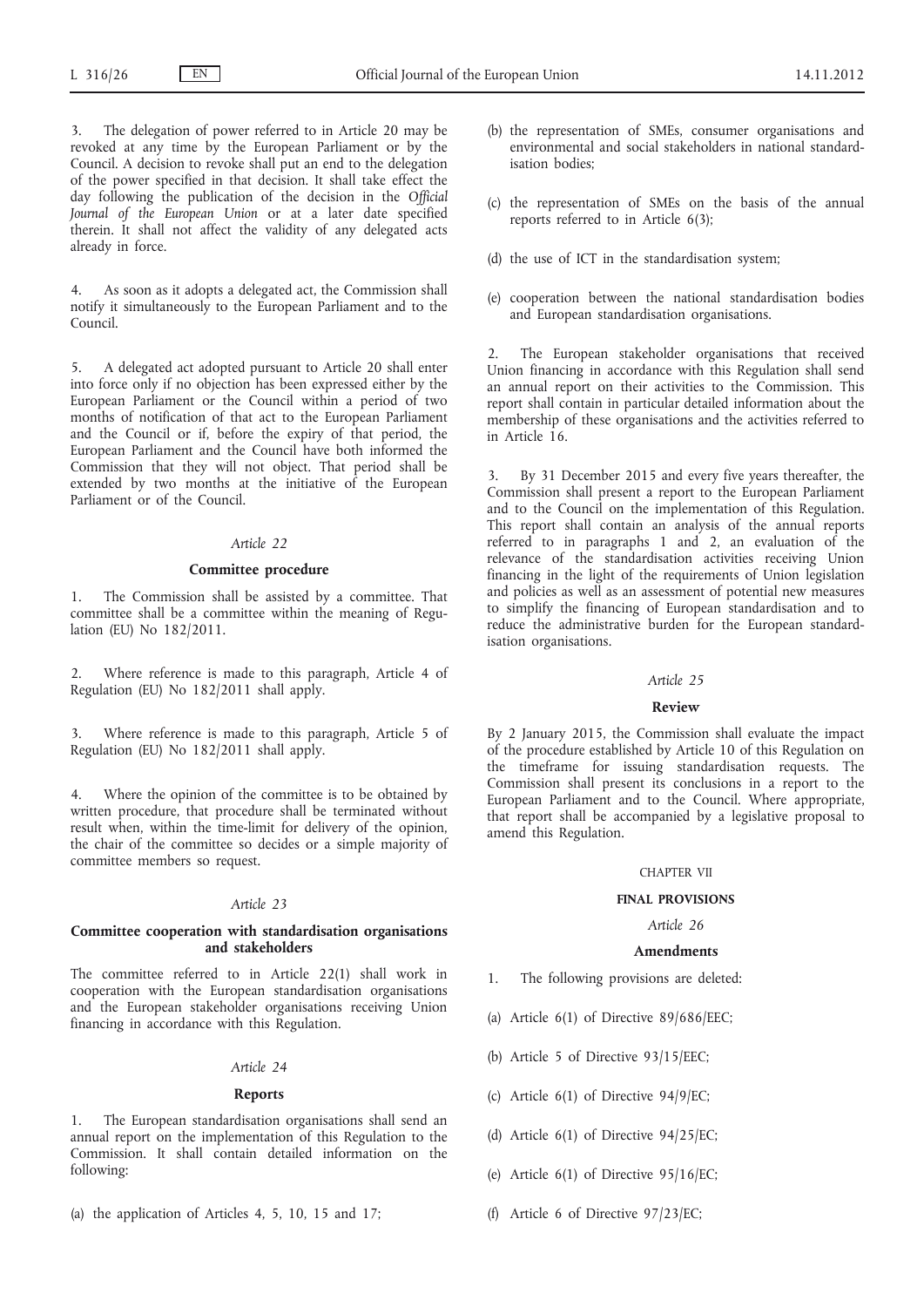- (g) Article 14 of Directive 2004/22/EC;
- (h) Article 8(4) of Directive 2007/23/EC;
- (i) Article 7 of Directive 2009/23/EC;
- (j) Article 6 of Directive 2009/105/EC.

References to those deleted provisions shall be construed as references to Article 11 of this Regulation.

- 2. Directive 98/34/EC is hereby amended as follows:
- (a) in Article 1, paragraphs 6 to 10 are deleted;
- (b) Articles 2, 3 and 4 are deleted;
- (c) in Article 6(1), the words 'with the representatives of the standards institutions referred to in Annexes I and II' are deleted;
- (d) in Article 6(3), the first indent is deleted;
- (e) in Article 6(4), points (a), (b) and (e) are deleted;
- (f) Article 7 is replaced by the following:

*'Article 7*

Member States shall communicate to the Commission, in accordance with Article 8(1), all requests made to standards institutions to draw up technical specifications or a standard for specific products for the purpose of enacting a technical regulation for such products as draft technical regulations, and shall state the grounds for their enactment.';

(g) in Article 11, the second sentence is replaced by the following sentence:

'The Commission shall publish annual statistics on the notifications received in the *Official Journal of the European Union*.';

(h) Annexes I and II are deleted.

References to those deleted provisions shall be construed as references to this Regulation and shall be read in accordance with the correlation table set out in Annex IV to this Regulation.

### *Article 27*

## **National standardisation bodies**

Member States shall inform the Commission of their standardisation bodies.

The Commission shall publish a list of national standardisation bodies and any updates to that list in the *Official Journal of the European Union*.

## *Article 28*

### **Transitional provisions**

In Union acts that provide for a presumption of conformity with essential requirements through the application of harmonised standards adopted in accordance with Directive 98/34/EC, references to Directive 98/34/EC shall be construed as references to this Regulation, except references to the committee set up by Article 5 of Directive 98/34/EC regarding technical regulations.

Where a Union act provides for a procedure for objection to harmonised standards, Article 11 of this Regulation shall not apply to that act.

#### *Article 29*

#### **Repeal**

Decision No 1673/2006/EC and Decision 87/95/EEC are hereby repealed.

References to the repealed Decisions shall be construed as references to this Regulation and shall be read in accordance with the correlation table set out in Annex IV to this Regulation.

#### *Article 30*

## **Entry into force**

This Regulation shall enter into force on the twentieth day following that of its publication in the *Official Journal of the European Union*.

It shall apply from 1 January 2013.

This Regulation shall be binding in its entirety and directly applicable in all Member States.

Done at Strasbourg, 25 October 2012.

*For the European Parliament The President* M. SCHULZ

*For the Council The President* A. D. MAVROYIANNIS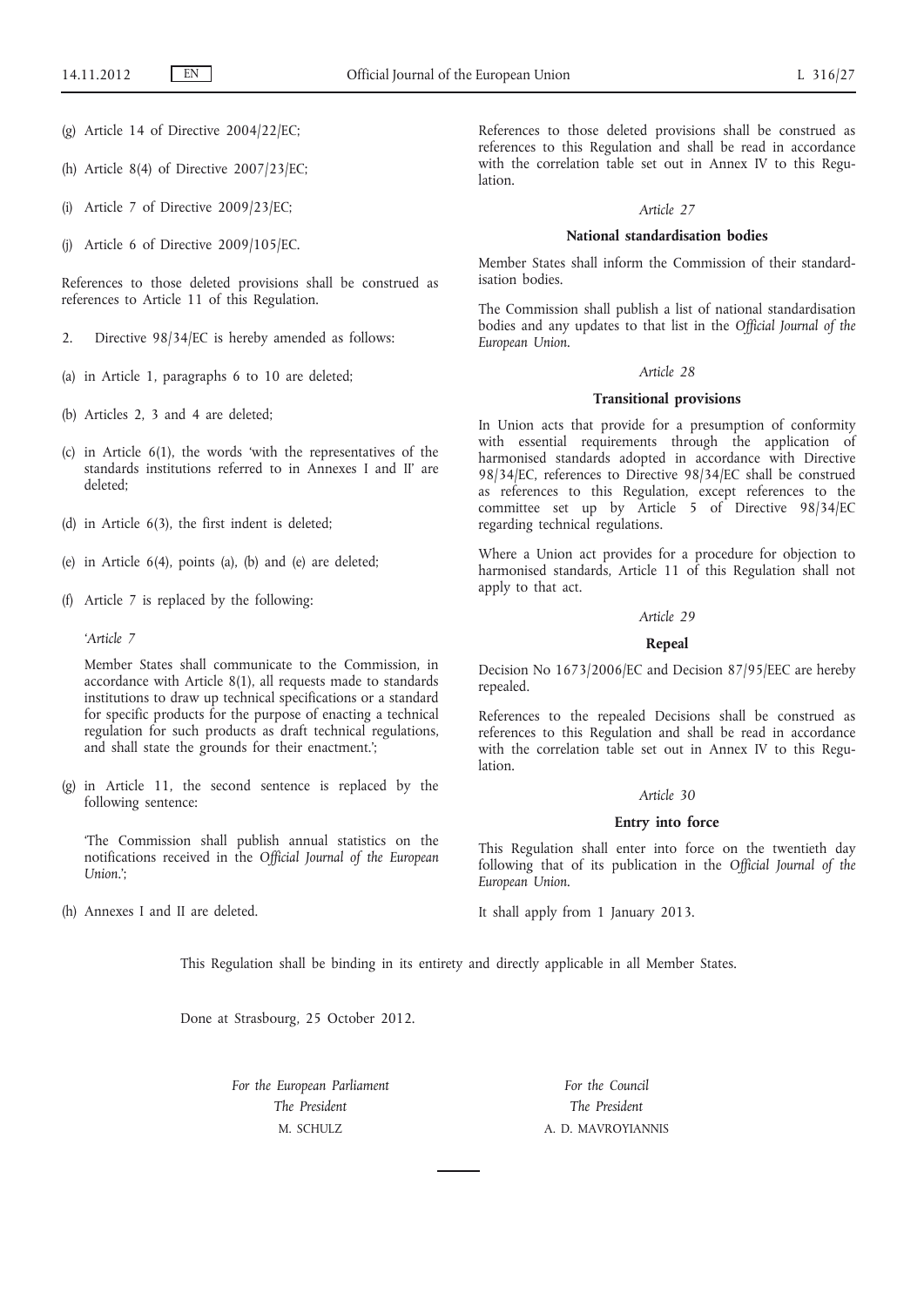## *ANNEX I*

# **EUROPEAN STANDARDISATION ORGANISATIONS**

- 1. CEN European Committee for Standardisation
- 2. Cenelec European Committee for Electrotechnical Standardisation
- 3. ETSI European Telecommunications Standards Institute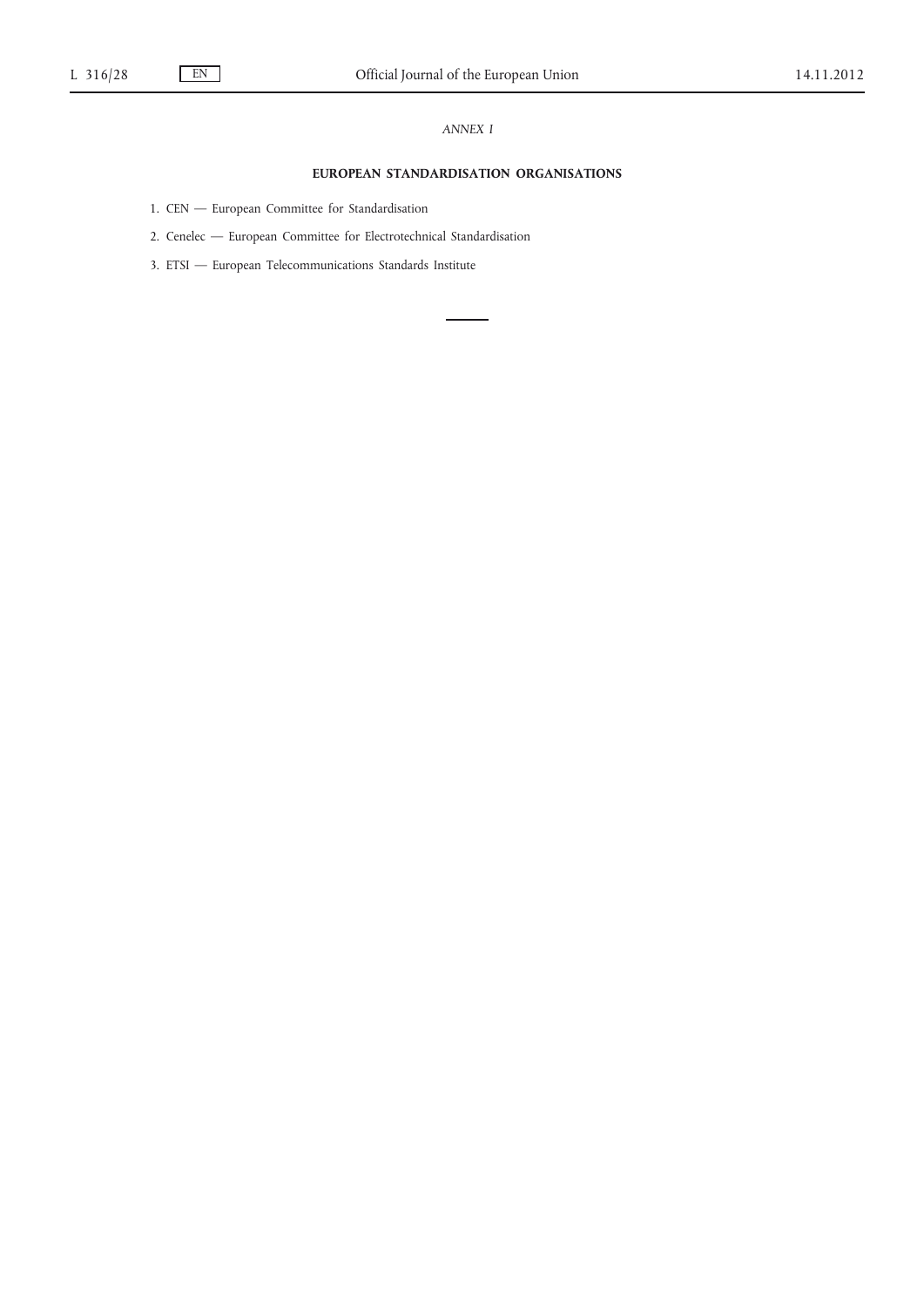## *ANNEX II*

#### **REQUIREMENTS FOR THE IDENTIFICATION OF ICT TECHNICAL SPECIFICATIONS**

- 1. The technical specifications have market acceptance and their implementations do not hamper interoperability with the implementations of existing European or international standards. Market acceptance can be demonstrated by operational examples of compliant implementations from different vendors.
- 2. The technical specifications are coherent as they do not conflict with European standards, that is to say they cover domains where the adoption of new European standards is not foreseen within a reasonable period, where existing standards have not gained market uptake or where these standards have become obsolete, and where the transposition of the technical specifications into European standardisation deliverables is not foreseen within a reasonable period.
- 3. The technical specifications were developed by a non-profit making organisation which is a professional society, industry or trade association or any other membership organisation that within its area of expertise develops ICT technical specifications and which is not a European standardisation organisation, national or international standardisation body, through processes which fulfil the following criteria:
	- (a) openness:

the technical specifications were developed on the basis of open decision-making accessible to all interested parties in the market or markets affected by those technical specifications;

(b) consensus:

the decision-making process was collaborative and consensus based and did not favour any particular stakeholder. Consensus means a general agreement, characterised by the absence of sustained opposition to substantial issues by any important part of the concerned interests and by a process that involves seeking to take into account the views of all parties concerned and to reconcile any conflicting arguments. Consensus does not imply unanimity;

- (c) transparency:
	- (i) all information concerning technical discussions and decision making was archived and identified;
	- (ii) information on new standardisation activities was publicly and widely announced through suitable and accessible means;
	- (iii) participation of all relevant categories of interested parties was sought with a view to achieving balance;
	- (iv) consideration and response were given to comments by interested parties.
- 4. The technical specifications meet the following requirements:
	- (a) maintenance: ongoing support and maintenance of published specifications are guaranteed over a long period;
	- (b) availability: specifications are publicly available for implementation and use on reasonable terms (including for a reasonable fee or free of charge);
	- (c) intellectual property rights essential to the implementation of specifications are licensed to applicants on a (fair) reasonable and non-discriminatory basis ((F)RAND), which includes, at the discretion of the intellectual property right-holder, licensing essential intellectual property without compensation;
	- (d) relevance:
		- (i) the specifications are effective and relevant;
		- (ii) specifications need to respond to market needs and regulatory requirements;
	- (e) neutrality and stability:
		- (i) specifications whenever possible are performance oriented rather than based on design or descriptive characteristics;
		- (ii) specifications do not distort the market or limit the possibilities for implementers to develop competition and innovation based upon them;
		- (iii) specifications are based on advanced scientific and technological developments;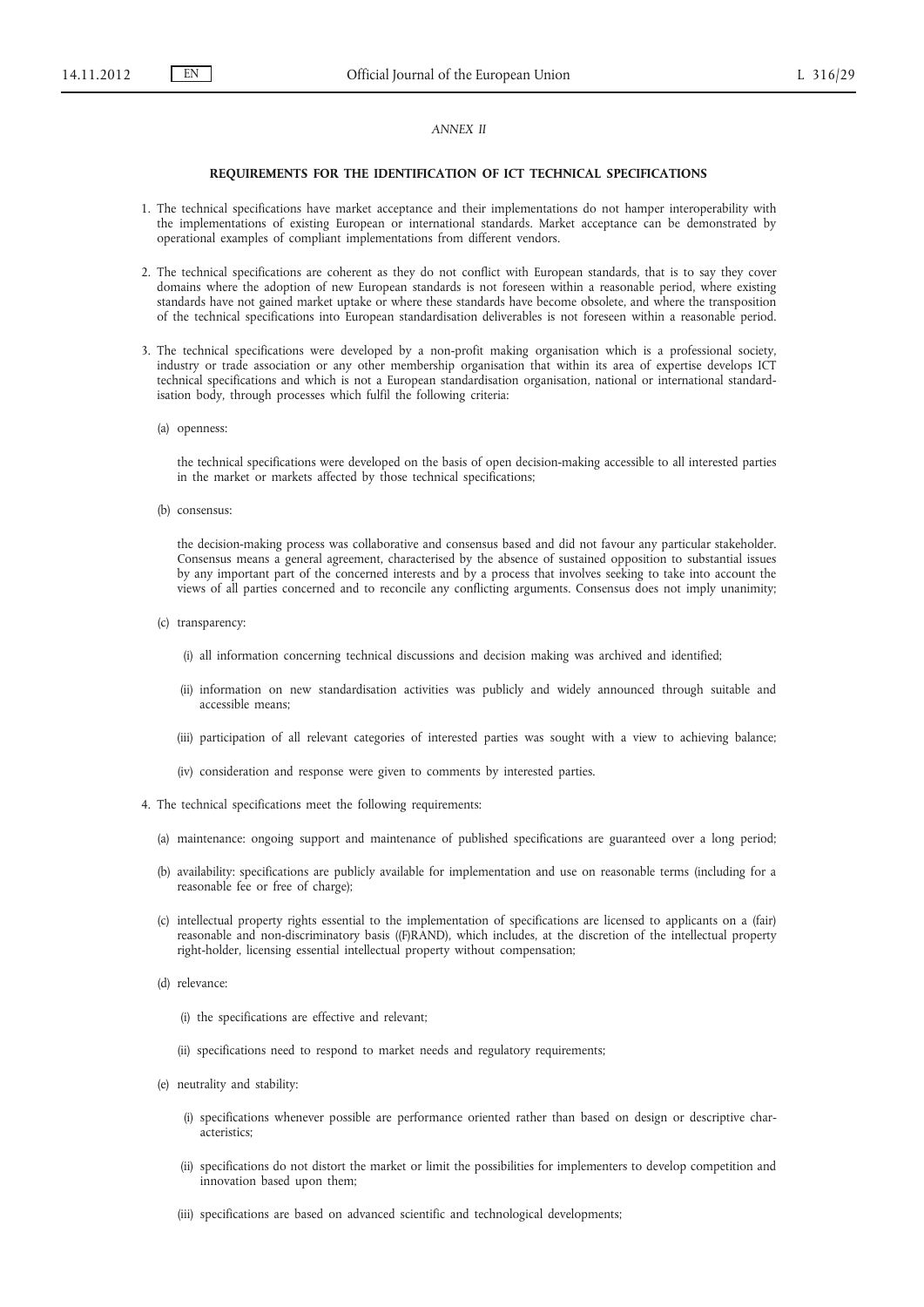# (f) quality:

- (i) the quality and level of detail are sufficient to permit the development of a variety of competing implementations of interoperable products and services;
- (ii) standardised interfaces are not hidden or controlled by anyone other than the organisations that adopted the technical specifications.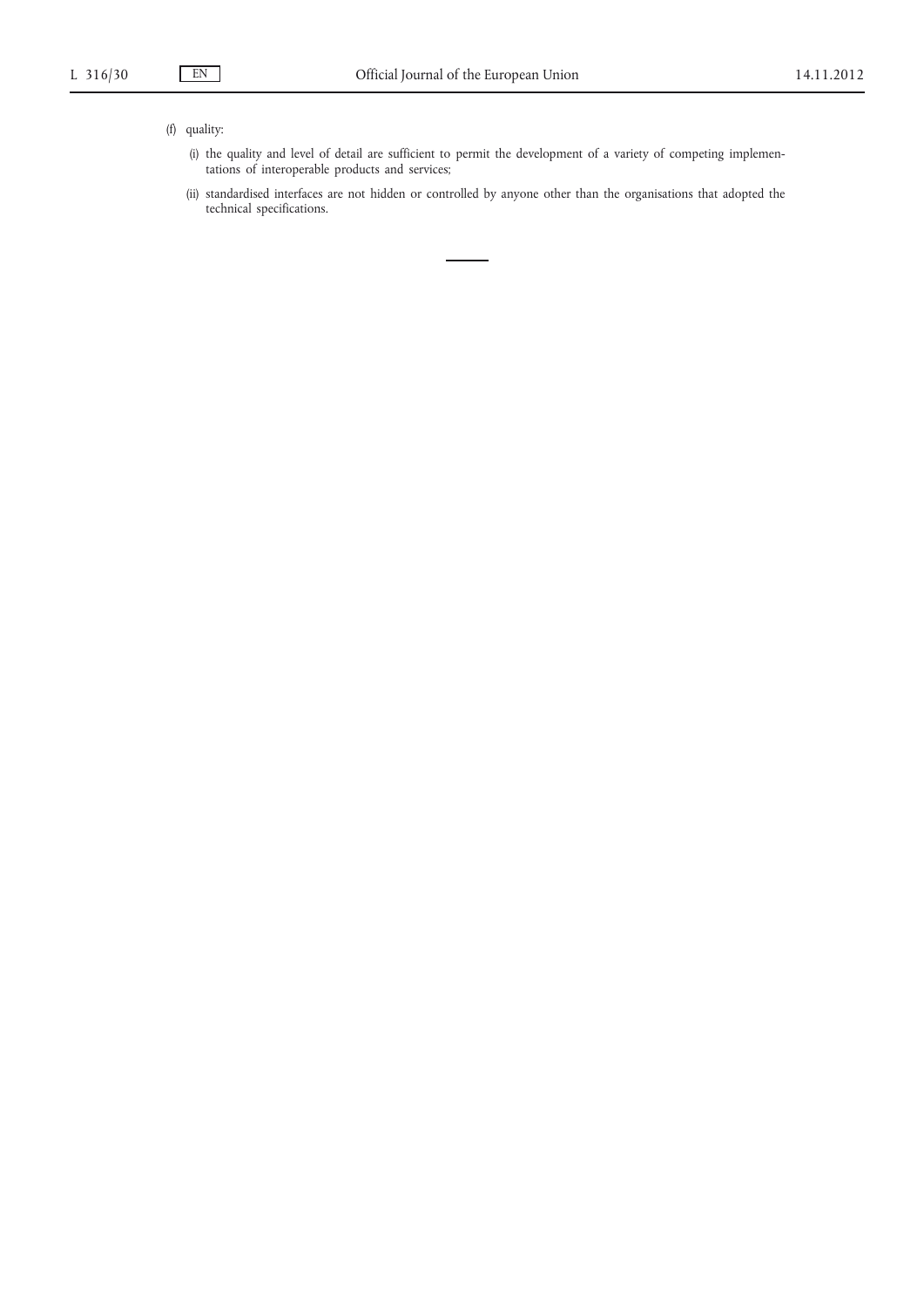## *ANNEX III*

### **EUROPEAN STAKEHOLDER ORGANISATIONS ELIGIBLE FOR UNION FINANCING**

- 1. A European organisation representing SMEs in European standardisation activities which:
	- (a) is non-governmental and non-profit-making;
	- (b) has as its statutory objectives and activities to represent the interests of SMEs in the standardisation process at European level, to raise their awareness for standardisation and to motivate them to become involved in the standardisation process;
	- (c) has been mandated by non-profit organisations representing SMEs in at least two thirds of the Member States, to represent the interests of SMEs in the standardisation process at European level.
- 2. A European organisation representing consumers in European standardisation activities which:
	- (a) is non-governmental, non-profit-making, and independent of industry, commercial and business or other conflicting interests;
	- (b) has as its statutory objectives and activities to represent consumer interests in the standardisation process at European level;
	- (c) has been mandated by national non-profit consumer organisations in at least two thirds of the Member States, to represent the interests of consumers in the standardisation process at European level.
- 3. A European organisation representing environmental interests in European standardisation activities which:
	- (a) is non-governmental, non-profit-making, and independent of industry, commercial and business or other conflicting interests;
	- (b) has as its statutory objectives and activities to represent environmental interests in the standardisation process at European level;
	- (c) has been mandated by national non-profit environmental organisations in at least two thirds of the Member States, to represent environmental interests in the standardisation process at European level.
- 4. A European organisation representing social interests in European standardisation activities which:
	- (a) is non-governmental, non-profit-making, and independent of industry, commercial and business or other conflicting interests;
	- (b) has as its statutory objectives and activities to represent social interests in the standardisation process at European level;
	- (c) has been mandated by national non-profit social organisations in at least two thirds of the Member States, to represent social interests in the standardisation process at European level.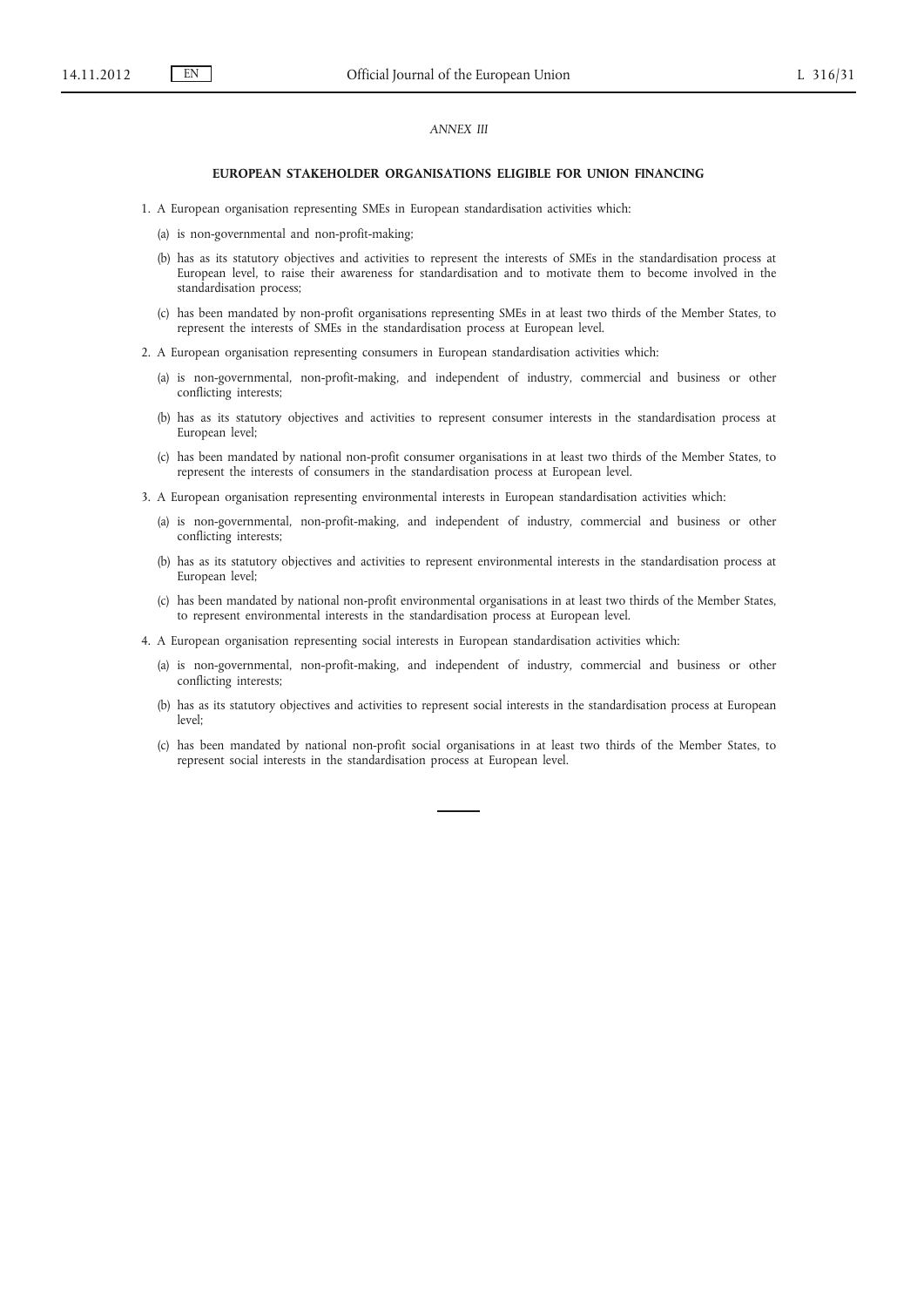# *ANNEX IV*

# **CORRELATION TABLE**

| Directive 98/34/EC                     | This Regulation                       |
|----------------------------------------|---------------------------------------|
| Article 1, first paragraph, point (6)  | Article 2(1)                          |
| Article 1, first paragraph, point (7)  |                                       |
| Article 1, first paragraph, point (8)  | Article 2(3)                          |
| Article 1, first paragraph, point (9)  | Article 2(8)                          |
| Article 1, first paragraph, point (10) | Article 2(10)                         |
| Article 2(1)                           | Article 3(1)                          |
| Article 2(2)                           | Article 3(2)                          |
| Article 2(3)                           | Article $3(3)$ and $(4)$              |
| Article 2(4)                           | Article 27                            |
| Article 2(5)                           | Article 20(a)                         |
| Article 3                              | Article 4(1)                          |
| Article 4(1)                           | Article 3(3) and (5) and Article 4(4) |
| Article 4(2)                           |                                       |
| Article 6(3), first indent             |                                       |
| Article 6(4)(a)                        | Article 20(a)                         |
| Article $6(4)(b)$                      |                                       |
| Article 6(4)(e)                        | Article 10(2)                         |
| Annex I                                | Annex I                               |
| Annex II                               | Article 27                            |
| Decision No 1673/2006/EC               | This Regulation                       |
| Article 1                              | Article 1                             |
| Articles 2 and 3                       | Article 15                            |
| Article 4                              |                                       |
| Article 5                              | Article 17                            |
| Article 6(1)                           | Article 18                            |
| Article 6(2)                           | Article 24(3)                         |
| Article 7                              | Article 19                            |
| Decision 87/95/EEC                     | This Regulation                       |
| Article 1                              | Article 2                             |
| Article 2                              | Article 3                             |
| Article 3                              | Article 13                            |